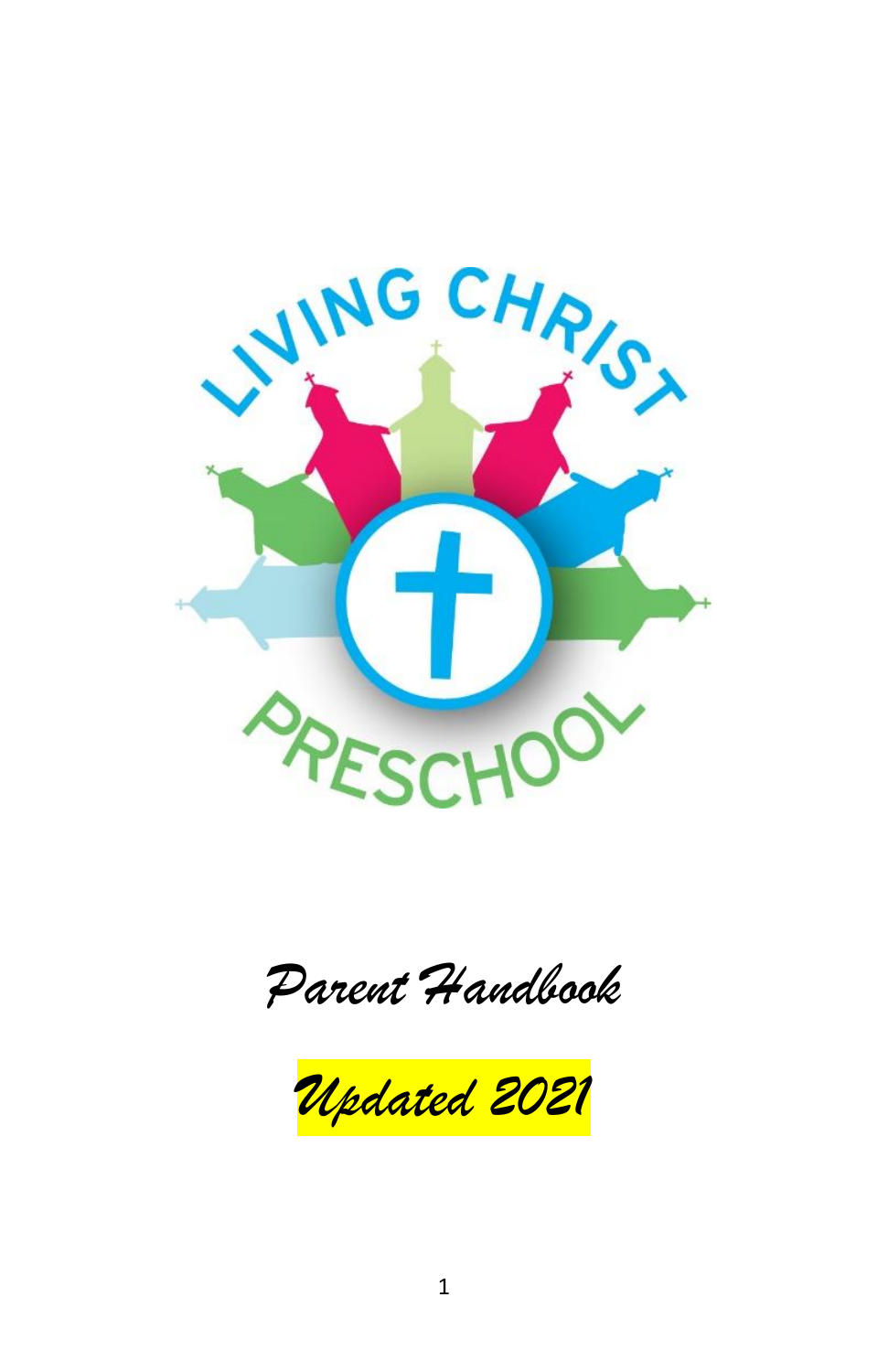# **LIVING CHRIST PRESCHOOL 110 NORTH GAMMON ROAD MADISON, WI 53717 [www.living-christ-preschool.com](http://www.living-christ-preschool.com/) PHONE: 608-829-3598 FAX: 608-829-3513**

Welcome! We are looking forward to having your child in our school this year. This handbook was written as a guide to explain policies and procedures and to provide important information you will need to know before your child begins school.

With your help we will make this year a happy and worthwhile learning experience for your child. You are welcome at any time to visit the classroom or to call us with any concerns you may have or suggestions to improve the program.

God bless us all in our ministry to His children.

Amanda Higgins **Director** [lcpdirector110@gmail.com](mailto:lcpdirector110@gmail.com)

> 0-1s Class: Lambs [lcplambs@gmail.com](mailto:lcplambs@gmail.com)

1-2s Class: Lions [lcplions1@gmail.co,m](mailto:lcplions1@gmail.co,m)

2-3s Class: Bears [lcpbears2@gmail.com](mailto:lcpbears2@gmail.com)

3-4s Class: Zebras [lcpzebras@gmail.com](mailto:lcpzebras@gmail.com)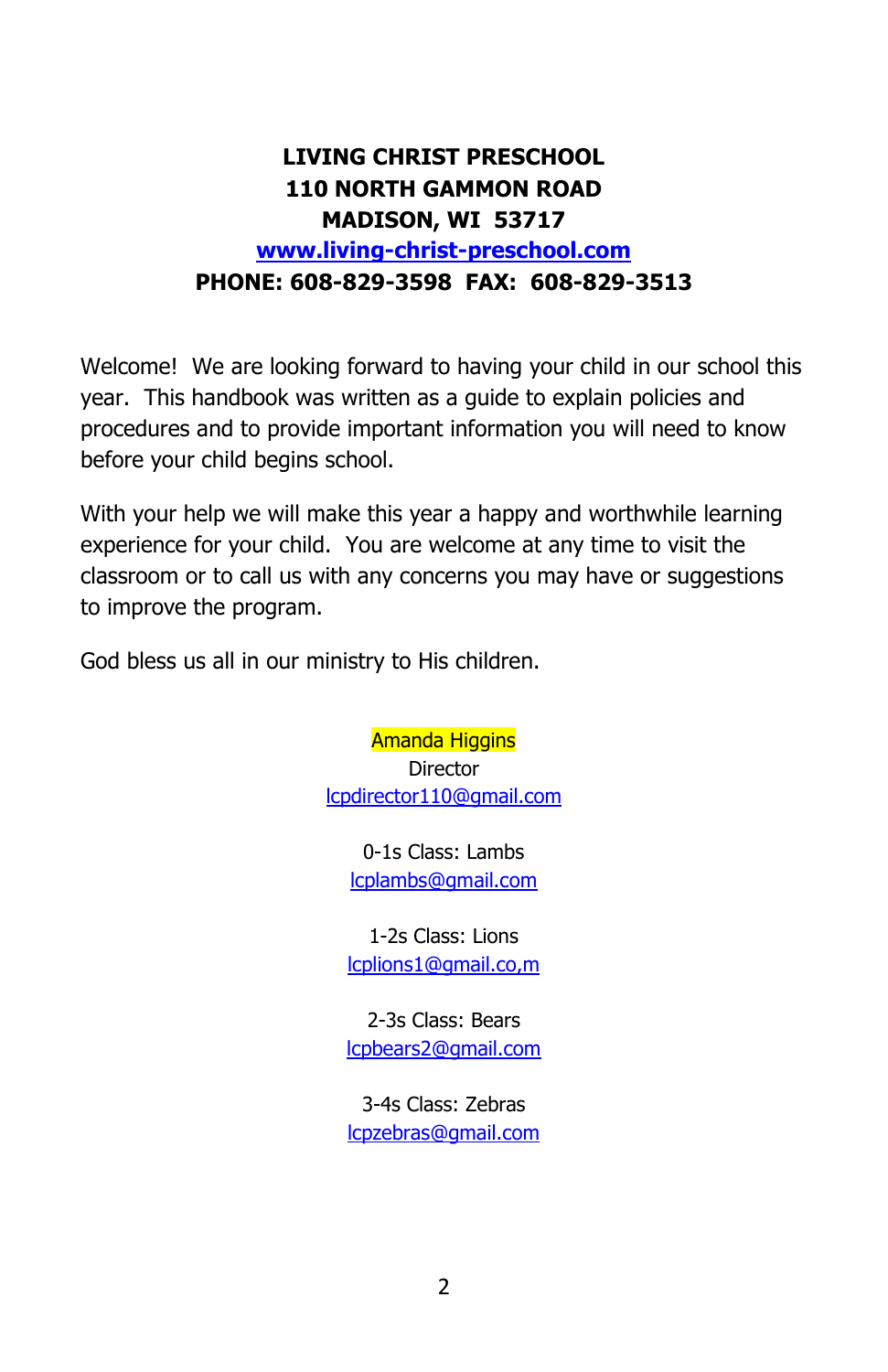# **TABLE OF CONTENTS**

|                                                                                                                      | 4  |
|----------------------------------------------------------------------------------------------------------------------|----|
|                                                                                                                      | 4  |
|                                                                                                                      | 4  |
|                                                                                                                      | 6  |
|                                                                                                                      | 6  |
|                                                                                                                      | 7  |
|                                                                                                                      | 8  |
|                                                                                                                      | 9  |
| Arrival and Departure <b>contained and allegan and Departure</b> contained and and and the contained and and allegan | 9  |
|                                                                                                                      | 10 |
|                                                                                                                      | 10 |
|                                                                                                                      | 11 |
|                                                                                                                      | 11 |
|                                                                                                                      | 13 |
|                                                                                                                      | 14 |
|                                                                                                                      | 15 |
|                                                                                                                      | 16 |
|                                                                                                                      | 16 |
|                                                                                                                      | 17 |
|                                                                                                                      | 18 |
|                                                                                                                      | 18 |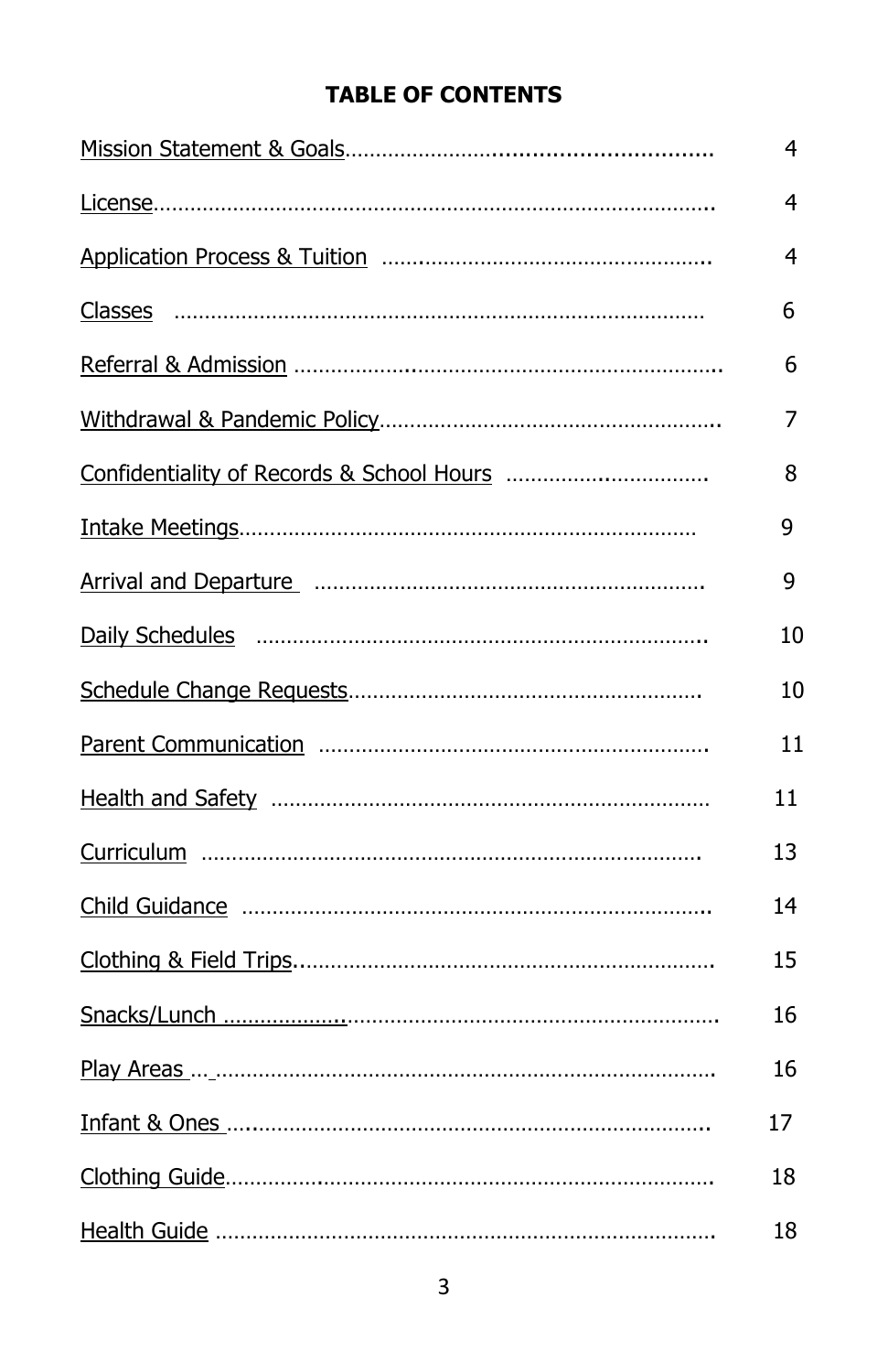# **MISSION STATEMENT**

The mission of Living Christ Preschool is to minister to children's spiritual, social, academic and physical needs through our loving environment and the sharing of God's Word each day.

# **GOALS**

To accomplish this mission, we have the following specific goals for Living Christ Preschool:

1. To instill in children an awareness of God's great love for them in Christ & to help them grow in love, trust, and thankfulness toward God. 2. To help children learn to be kind, loving, and forgiving toward others. 3. To instill in children a love and respect for the lovely world God made. 4. To help children develop self-discipline and a positive self-concept. 5. To help children learn communication and problem-solving skills. 6. To instill in children a love of learning and give them a good foundation in the academic skills they will need in kindergarten. 7. To give children opportunities to express themselves creatively through free play, art, music, and movement activities. 8. To help children develop physically with large & fine motor activities.

9. To instill in children a love of music and singing.

# **LICENSE**

Living Christ Preschool is licensed by the State of Wisconsin for 50 children, ages 0-5 years 11 months. We are open Monday—Friday from 7:00 am to 6:00 pm, January through December. We serve children ages six weeks to five years. Our license is posted at the entrance and our policies are located in the preschool office.

# **APPLICATION PROCESS AND TUITION**

- 1. **Fall/ Annual Enrollment:** To enroll your child, schedule a tour of the preschool and obtain an application. Subject to space availability, children are enrolled after completed applications are processed, application fee of  $$60$ / $$90$ , and  $1<sup>st</sup>$  month's tuition have been received. All children must attend at least 3 half days/week.
- 2. **Summer Enrollment:**. To enroll your child, schedule a tour of the preschool and obtain an application. Subject to space availability,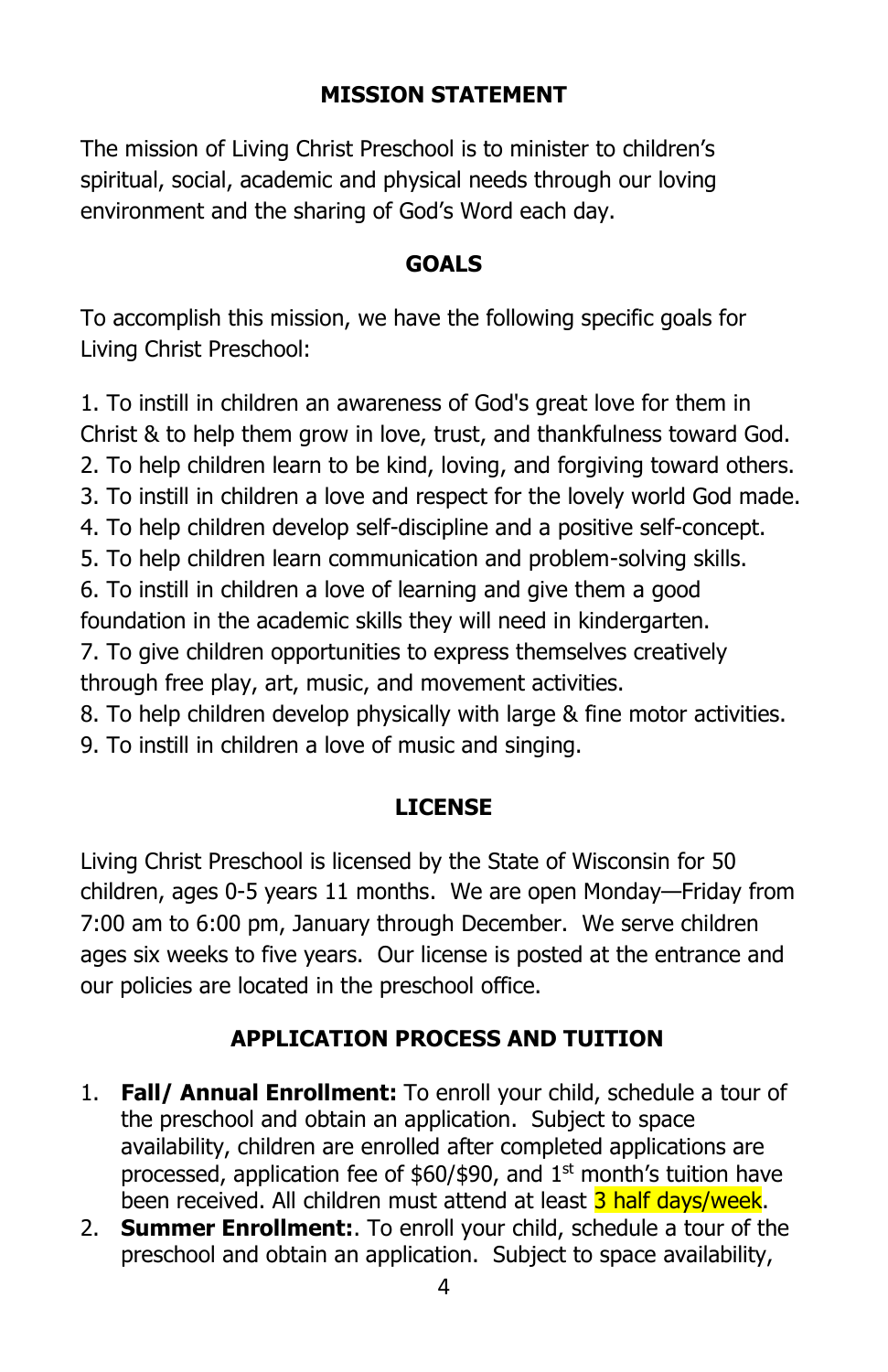children are enrolled after completed applications are processed and application fee of \$60 has been received. Half day students attend all 5 days. Full day students must come at least 3 days/week. **All fees are non-refundable.**

- 3. Families may either bring in supplies from the materials list at Open House (Fall) or the child's first day. A \$35 portfolio fee will be charged on the first invoice to help cover costs items to create your child's development portfolio.
- 4. A No Call/No Show fee of \$10 will be applied on days when, at 9:00 am, your child has not arrived at school and we have not received a **phone call/voicemail** stating your child will be absent or late.
- 5. Invoices are sent out for a month in advance. For example, October's tuition will be sent September  $1<sup>st</sup>$  and due September  $10<sup>th</sup>$ .
- 6. Tuition payments are due the 10th of the month. If a payment is overdue, it must be paid by the last school day of the month or enrollment may be terminated until the account is settled. In that time, the child's spot may be taken by a waiting family. If there are extreme circumstances, please see the director to come up with a payment plan before the 10th of the month.
- 7. Payments received after the  $10<sup>th</sup>$  will incur a \$20 late fee, with an additional \$20 for every 5 days the payment remains overdue.
- 8. Checks should be made out to Living Christ Preschool and **should be placed in the tuition drop box outside the staff office.**
- 9. All tuition is non-refundable. If there are extreme circumstances, the director and board will review these on a case by case basis.
- 10. Children are enrolled for the full school year and are required to pay tuition for the months of September-May unless they choose to withdraw from Living Christ, see withdrawal policy on page 7.
- 11. Refunds will not be made for vacations, snow days, family events, or short-term illness. **Space will not be held for children who are absent for extended periods unless tuition is paid.**
- 12. During the school year (Sep 1-May 25) families may use up to 5 vacation days for planned absences. To be a planned absence, parents must email the director of the day/s the child will be absent at least 30 days in advance and request the use of a vacation day. All requests will be approved by the director, upon approval invoices will be adjusted. If your child attends on an approved vacation day/s, you will be charged a \$10 fee in addition to that day's tuition. Families who complete an annual application will have 10 vacation days to use following the same policy.
- 13. Families are expected to participate in school fundraisers. Funds raised are above and beyond the budget to purchase items to enrich our preschool and provide new opportunities to all students.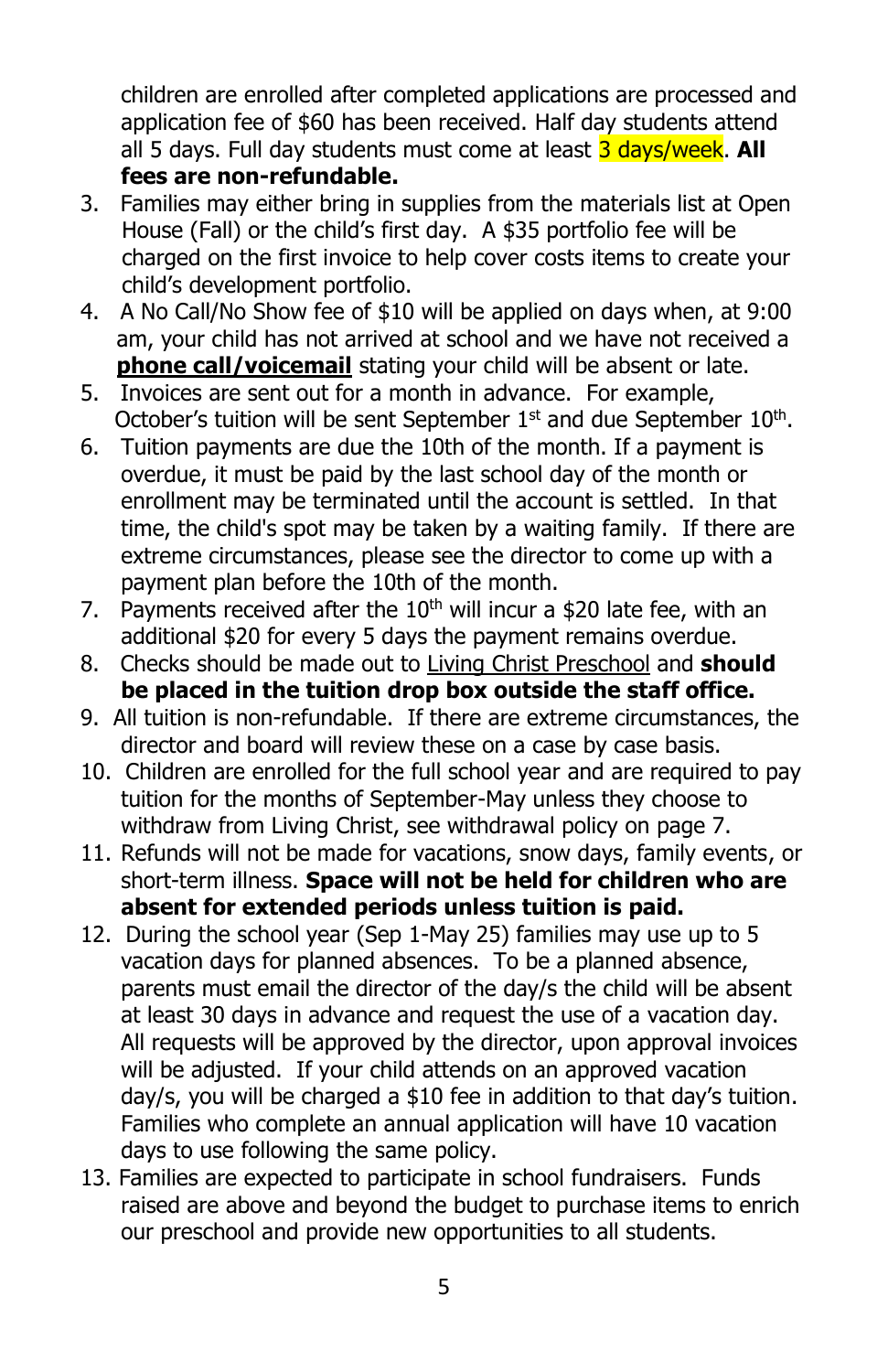14. In the unlikely event that a child is not having a beneficial preschool experience, a conference will be held with the parents to discuss possible options. If a child has needs that cannot be met at our preschool or is negatively impacting the learning environment or safety of other children, we reserve the right to terminate the child's enrollment with or without a conference.

#### **CLASSES**

We have four different classrooms for the age groups we serve. Each class has 1-2 primary teachers daily depending on ratios. The number to the far right is how many children each classroom will enroll.

| 6 weeks at start date | 8 children  |
|-----------------------|-------------|
| 1 by September $1st$  | 8 children  |
| 2 by September $1st$  | 10 children |
| 3 by September $1st$  | 16 children |
|                       |             |

#### **REFERRAL CREDITS**

Families who refer a potential student will receive a Referral Credit in the amount of either \$60 or 1 days tuition (whichever is more) after the potential student has officially been enrolled and paid his/her first month's tuition fees. Credit will be applied to the first invoice after the new student's first payment.

### **ADMISSION POLICY**

Living Christ Preschool will review all applications for enrollment as they come in and date them to determine priority within the application time frame. Approval on applications will depend on class space.

Full Day enrollment runs from open to close, 7:00 am-6:00 pm. Half Day enrollment is AM only, typically from 8:30 am-12:30 pm, or a 5 hour window of time not going past 12:30 pm.

Once class lists are determined, all families with approved applications will receive email confirmation of their enrollment, notice about Open House, and times to come in and pick up enrollment packets & door fobs. They will also receive the first month's invoice; payment of this invoice secures the child's spot. Families who do not respond and pay within 2 weeks of notice may lose their spot.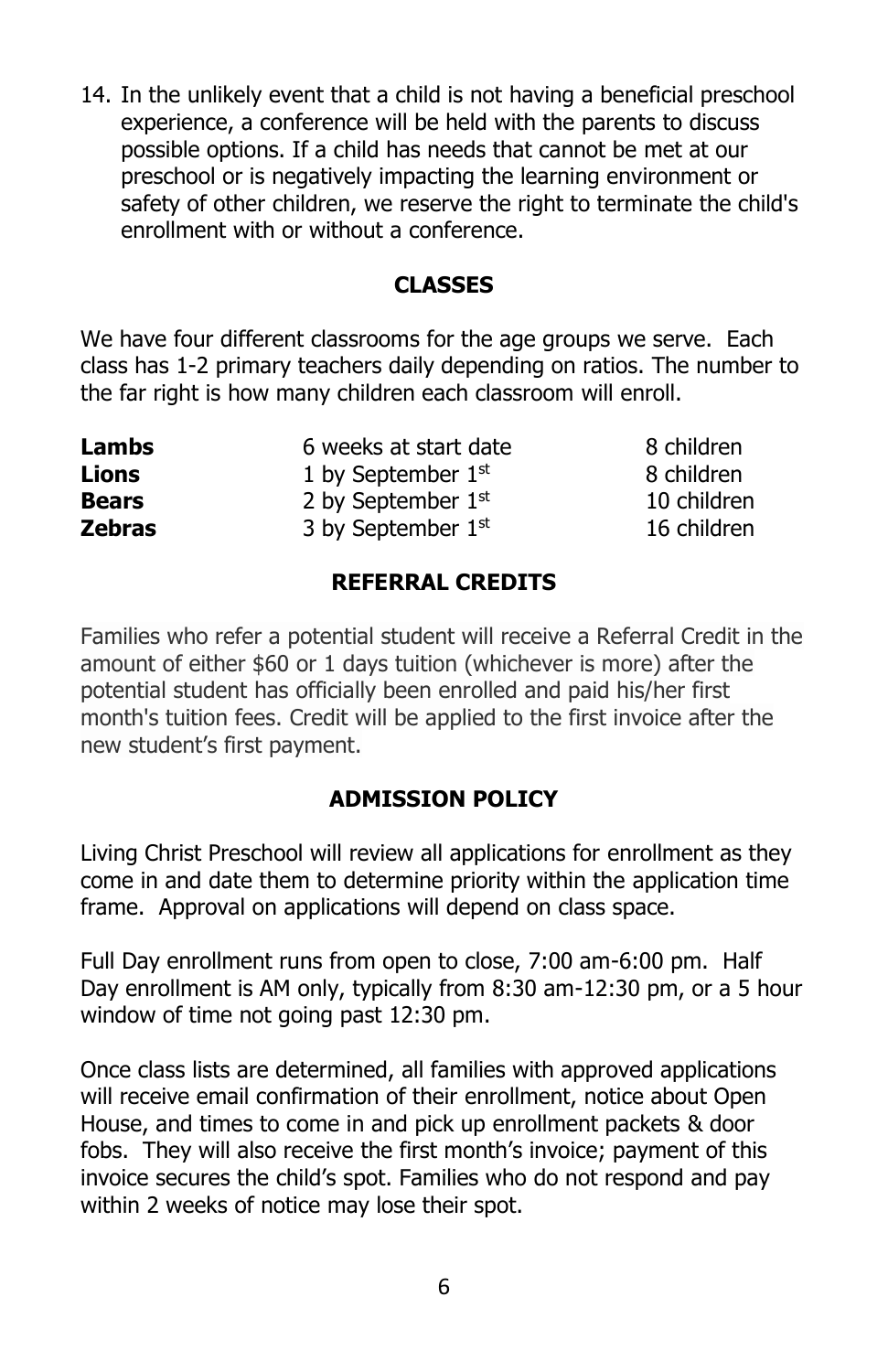Living Christ Preschool admits students of any race, color, national or ethnic origin to all the rights, privileges, programs, and activities generally accorded or made available to students at the school. It does not discriminate on the basis of race, color, national or ethnic origin in administration of its educational policies, admissions policies, scholarship and loan program, or other school-administered programs.

Children who enroll in the Lambs class must be at least 6 weeks at time of admission. Children who enroll in the Lions class must be 12 months at time of admission. Children who enroll in the Bears class must be two years old by September 1<sup>st</sup> and do not need to be toilet trained. Children who enroll in our Zebras class must be three years old by September  $1<sup>st</sup>$  and must be toilet trained. Summer classes will be separated based off children's ages as of May 25<sup>th</sup> of that year.

### **WITHDRAWAL POLICY**

If you, for any reason, decide to withdraw your child from Living Christ Preschool, we require a written 30-day notice. Please note that any outstanding invoices need to be paid. After leaving, all future communication will be sent to the contact information on file.

As a reminder, application fees and tuition are non-refundable. This counts for those paying in full for summer tuition. If you pay in full for all 12 weeks and get the 10% discount then decided to withdraw, you will not receive a refund for that tuition.

### **PANDEMIC POLICY**

In the event of a pandemic or declared national emergency Living Christ Preschool reserves the right to enact any or all of the following policies in order to keep the health and safety of all staff and students as a priority, compensate the teachers for their work even when not in the building, provide the necessary snacks/materials/building maintenance for the children in our care, and maintain quality care and teaching opportunities for the children in our care.

- 1. All policies in the Parent Handbook will remain in place, including withdrawal policy.
- 2. We will not offer temporary spots, any families who wish to enroll must commit to the rest of the current session.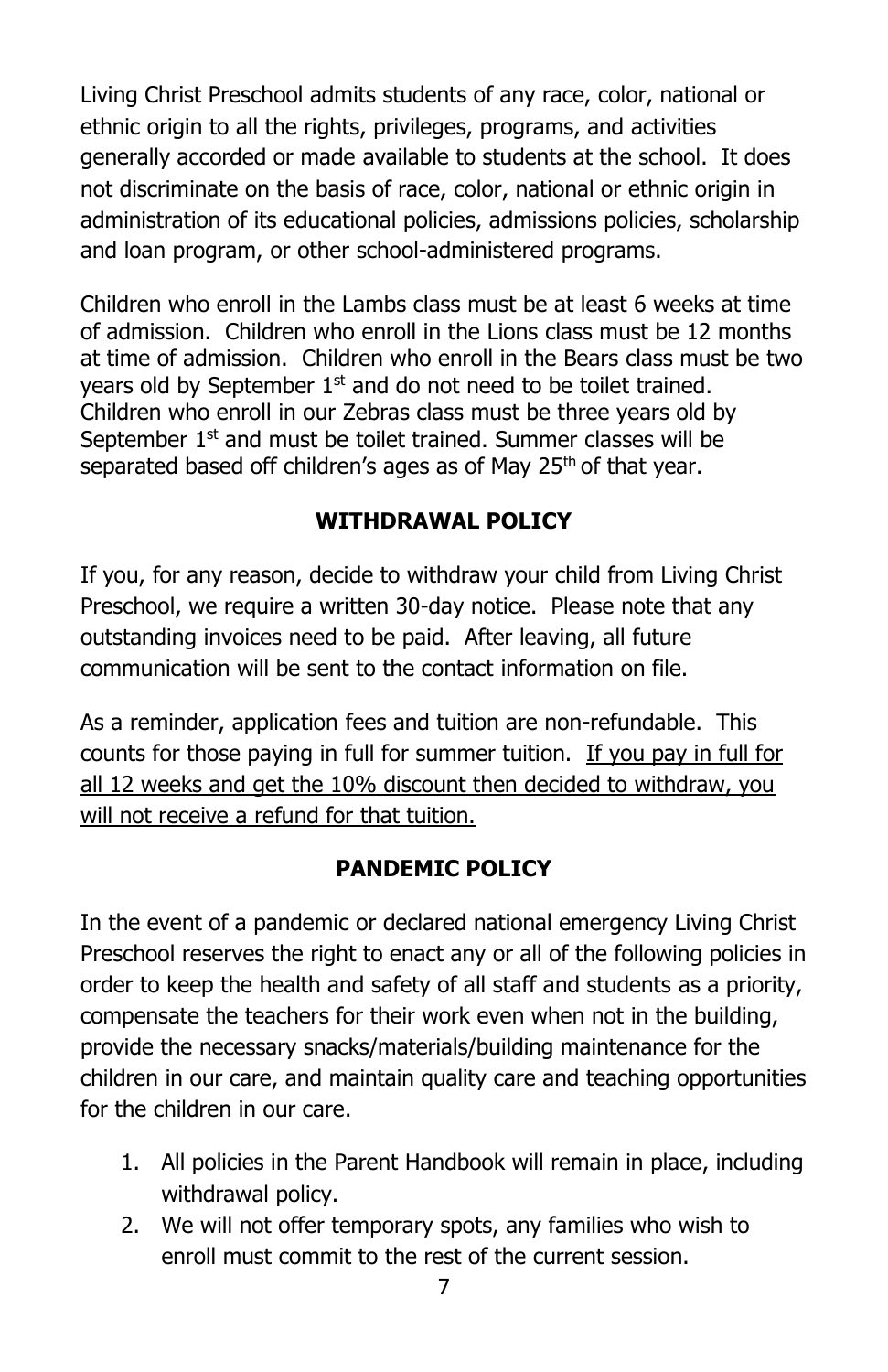- 3. Families are welcome to keep their children at home, but are still responsible for paying tuition as lesson plans and activities will be made available
- 4. We will follow all mandated Federal or State of Wisconsin orders
- 5. We will determine eligibility for attendance based on Federal or State orders
- 6. We may require written documentation of personal information related to Federal or State orders
- 7. We may implement emergency policies to protect the health and safety of all staff and students.

# **CONFIDENTIALITY OF RECORDS**

Children's records maintained by the school will be confidential. Parents may, upon request, inspect all records and reports maintained on their children. Living Christ Preschool will transfer records upon parent request.

### **SCHOOL HOURS**

Living Christ Preschool is open Monday through Friday from 7am – 6:00pm. Part Day Preschool class hours are 8:30am-12:30pm.

### **There is a 10-minute arrival window before classes begin.**

Living Christ Preschool will be closed for the following holidays: New Year's Day, Good Friday, Easter Monday, Memorial Day, 4<sup>th</sup> of July, Labor Day, Thanksgiving Day, Day after Thanksgiving, and New Year's Eve. We are also closed over the week of Christmas for a Christmas break, dates will vary yearly.

Please park in a designated parking space by the south entrance to the building and bring your child to the preschool entrance. After outer wear is removed, walk with your child to the classroom.

At Living Christ Preschool we believe that regular attendance is vital to a child's education. Children are expected to be on time every day. The preschool doors are locked at all times during the preschool day. Upon enrollment you will be issued a key fob which will unlock the door for you during preschool hours. There is a \$10 fob fee, which will be refunded when the fob is returned to the office in working condition.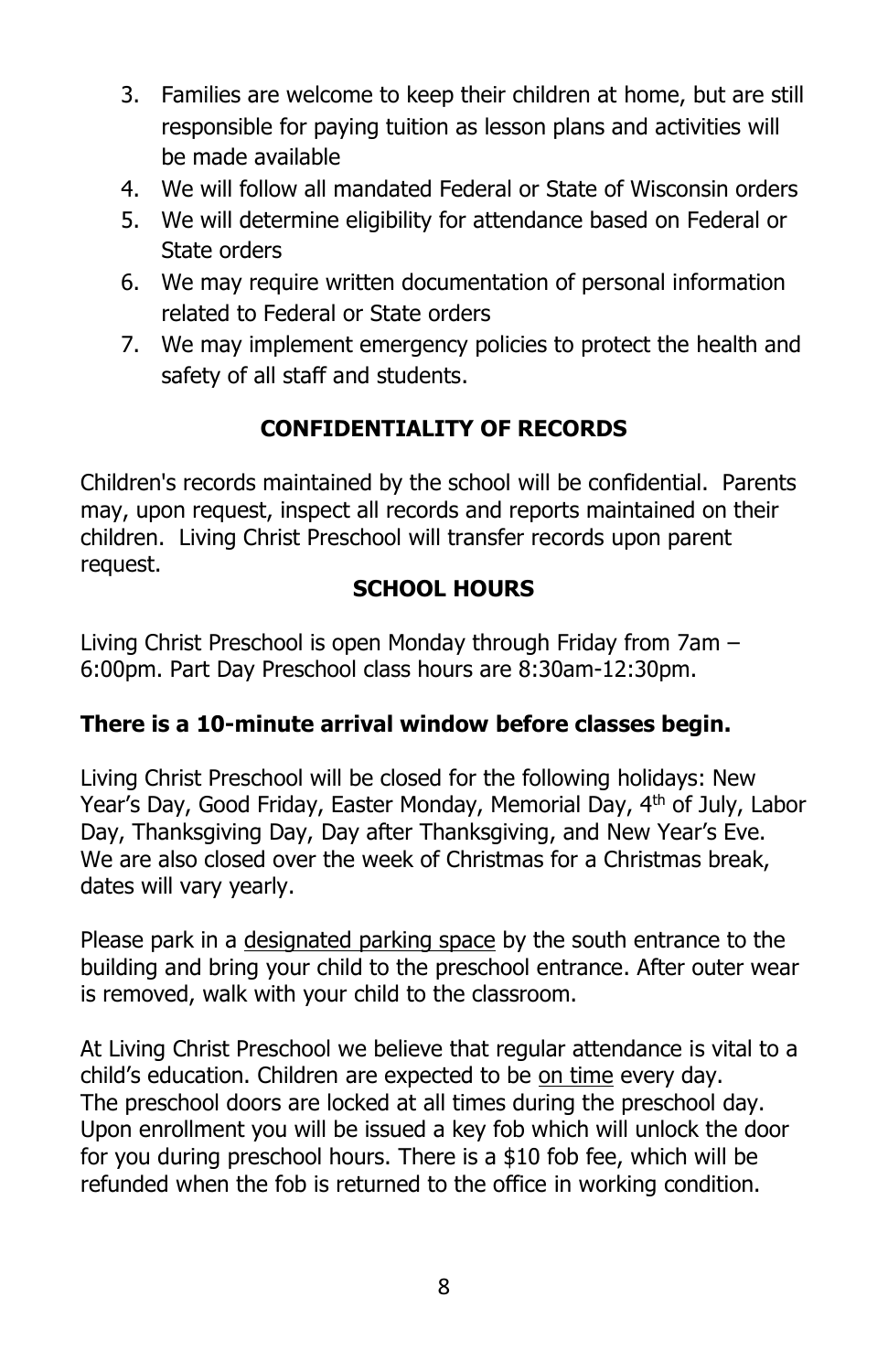### **INTAKE MEETING PROCEDURE**

If your child is starting mid-Summer or mid-School Year teachers will reach out to schedule an intake meeting with you. Roughly 2 weeks before your child is scheduled to start you will receive an email with a few times for you and your child to come in and see the classroom and discuss items like schedule, pick up/drop off procedures, what to bring to school, and answer any questions. For children under age 2 we will also ask you to bring your completed Intake Form with you to this meeting. Please respond promptly to this email so that time can be arranged for all classroom teachers to be present for most of the Intake Meeting. At this meeting you will also receive your key fob and any missing forms to be completed before your child's first day.

#### **ARRIVAL AND DEPARTURE**

When you arrive, please help your child hang up any coats, hats, or jackets before entering the classroom. Sign in your child on the clipboard and let the teachers know about how your child's day has been so far. Drop offs can be difficult, here are some tips for success:

- 1. **Establish a routine**: Follow the same steps each time you drop off at preschool. For example, hang up coat, enter classroom, wash hands while Dad/Mom signs in, give a hug and kiss, say good-bye, leave.
- 2. **Separate Once:** After you have left the room, avoid coming back until pick up time. The moment of you leaving is the hardest part for your child, and if you return several times, it lengthens the stress and anxiety for your child.
- 3. **Be Reliable:** Return at a promised time. Teachers can help make visual reminders for when Mom or Dad is returning which will be strengthened by you following through. Children associate best with parts of their schedule, for example after snack, or before nap time.

At pick up time, please make sure you sign your child out with the time that you are leaving on the classroom clipboard. This helps teachers keep track of who has left for the day. Also, make sure the teacher knows you are leaving with your child before exiting the classroom.

Children will not be released to anyone other than their parents or persons authorized by the parents on the Child Care Enrollment Form to pick up their child. In the event that you, or an authorized person, cannot pick up your child, an Alternative Pick-Up Consent form must be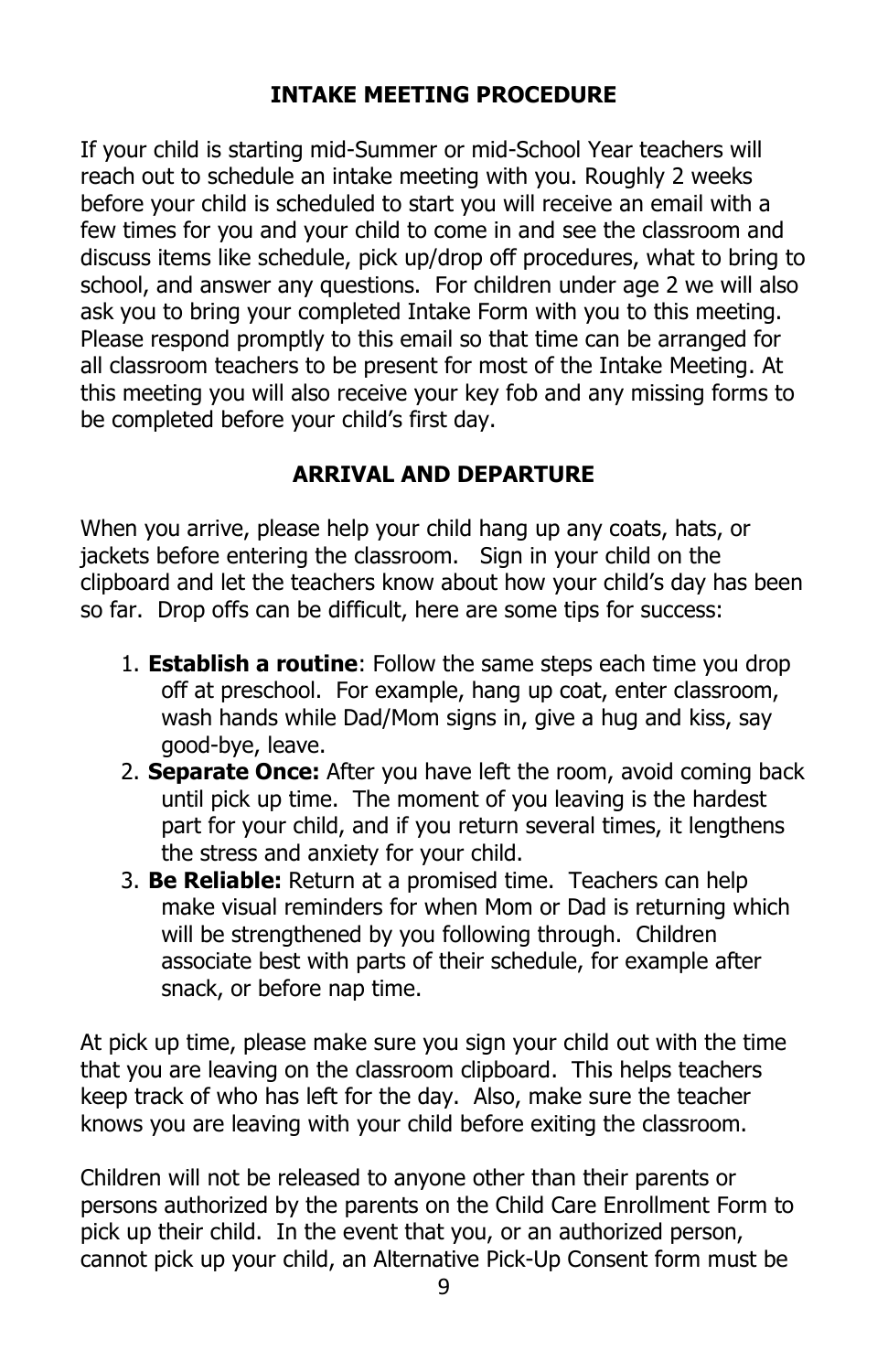obtained from the office and completed by a parent. If there is not sufficient time to inform the teacher in this manner, you must call the school. The person picking up children must provide identification (ex. driver's license) upon arrival to the preschool.

Parents are responsible for making sure that their children are brought to and picked up from the Preschool within the time frame for which they registered their children. If you pick up your child after their designated time, there will a late fee of \$10 for every 15 minutes. **This late fee will be paid at pickup, or the next day of attendance**. If violations persist or fees are not paid, the child could be subject to removal from Living Christ Preschool.

**WEATHER/EMERGENCY CLOSING DAYS** The Preschool will follow the **Middleton/Cross Plains School** schedule for weather related school closings. When they are closed we will **not** have school/daycare. In the event of a 1 hour delay we will open at 8 am for daycare and 9 am for preschool. For a 2-hour delay, preschool will be closed and we will open at 9 am for daycare. An email will be sent out and an announcement will be posted on Facebook if school is delayed or closed.

In case of an emergency where school needs to close, families will be called by the teachers or director to inform them of the situation and time frame for picking up their child.

### **DAILY SCHEDULES**

Each teacher will post a copy of the daily schedule on the board outside of their classroom. Copies will be made available upon request. We welcome parents in our classroom! If you have interest in observing or volunteering in your child's classroom, or for the school in another way, please speak with your child's teacher.

### **SCHEDULE CHANGE REQUESTS**

Permanent schedule change request for your child must be emailed to the director with the days of the week your child currently attends, what days you are requesting, requested change date, and the reason for the schedule change. Requests must be sent at least 30 days prior to the requested change date and any additionally incurred tuition will be due upon approval of the request. All requests will be reviewed and acceptance/denial will be dependent on classroom ratios. Limit schedule changes to necessary requests only as consistency in a child's schedule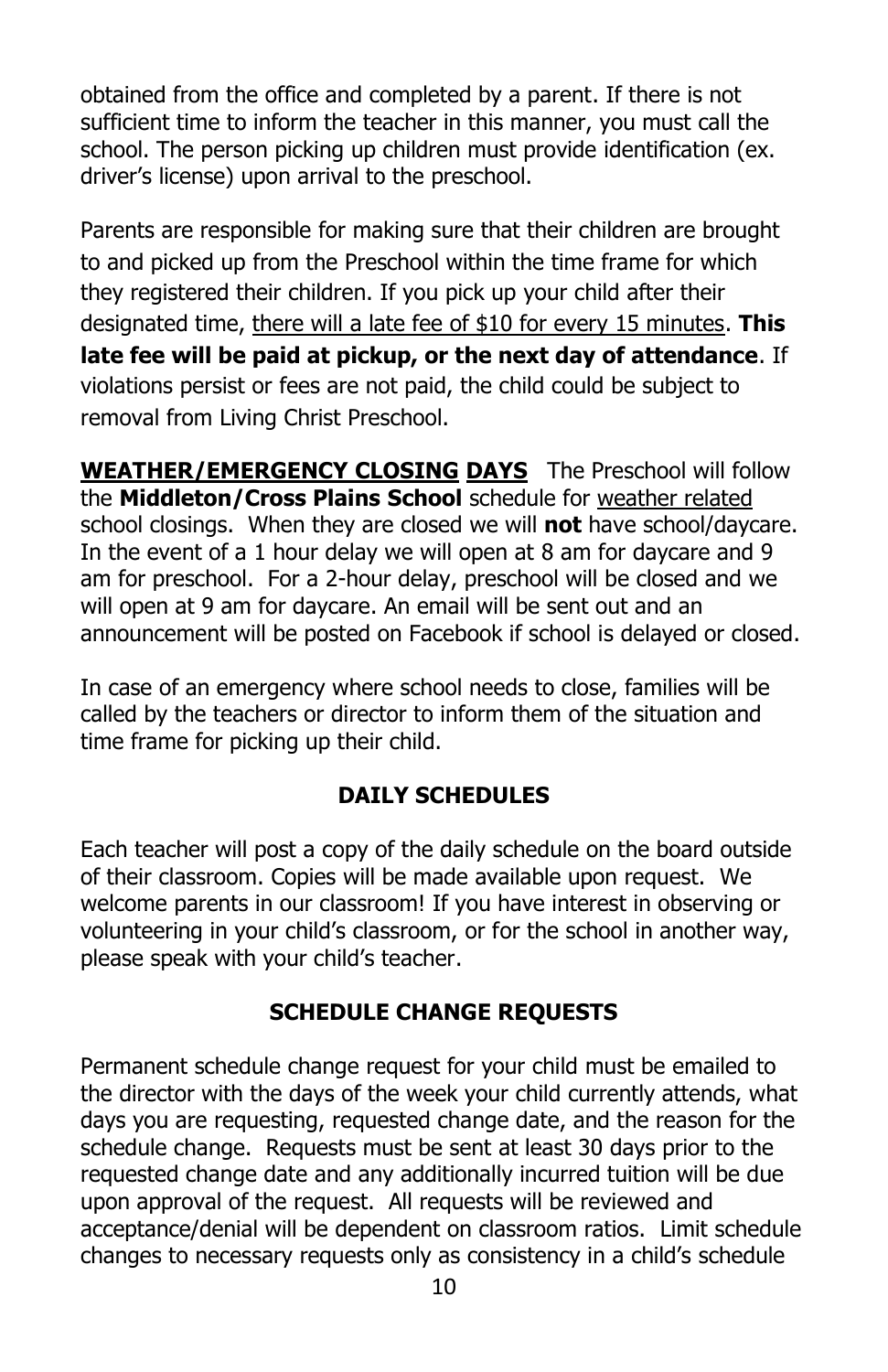is critical to their classroom confidence and growth both socially and academically. More than 2 schedule changes in an academic year (Sep 1- May 25) may incur a \$50 fee.

# **PARENT COMMUNICATION**

Parents are kept informed of school activities through a yearly event calendar, monthly classroom newsletters, field trip notices, notices posted on the parent bulletin boards, emails from teachers and the director, and daily updates via **Brightwheel**. If you need to contact your child's teacher, please use the class' email or **Brightwheel**. The director is best reached though email, [lcpdirector110@gmail.com.](mailto:lcpdirector110@gmail.com)

At the end of the first and third quarters, parent-teacher conferences will be scheduled with each child's parents to discuss progress, milestones, and developmental goals. Parents may schedule a conference with the teacher or director whenever there is a need.

If parents have concerns or questions regarding classroom procedures, they are encouraged to first direct them to the classroom teacher. If they are dissatisfied with the results of that meeting, they can then schedule a meeting with the director. A meeting may then be held between the parents, teacher, and director. If parents are still not satisfied, they may take the matter to the Lutheran Church of the Living Christ Board of Education.

Copies of the Preschool Policy Book and the DCF 251 Licensing Rules for Group Child Care Centers will be kept in the parent information rack in the main hallway. These copies will remain in the preschool. Parents can request personal copies from the director.

For tax purposes, please save copies of your child's invoices. Upon request, an annual report can be printed and placed in your child's mailbox or mailed to the address on file if your child is no longer attending.

### **HEALTH CARE AND SAFETY POLICY**

The following state required forms **must be completed by parents and turned in to the preschool before their child is admitted to class on the first day of school:** Application Form, Day Care Immunization Record, Health History and Care Plan, and Child Health Report—which must be completed by a health care professional.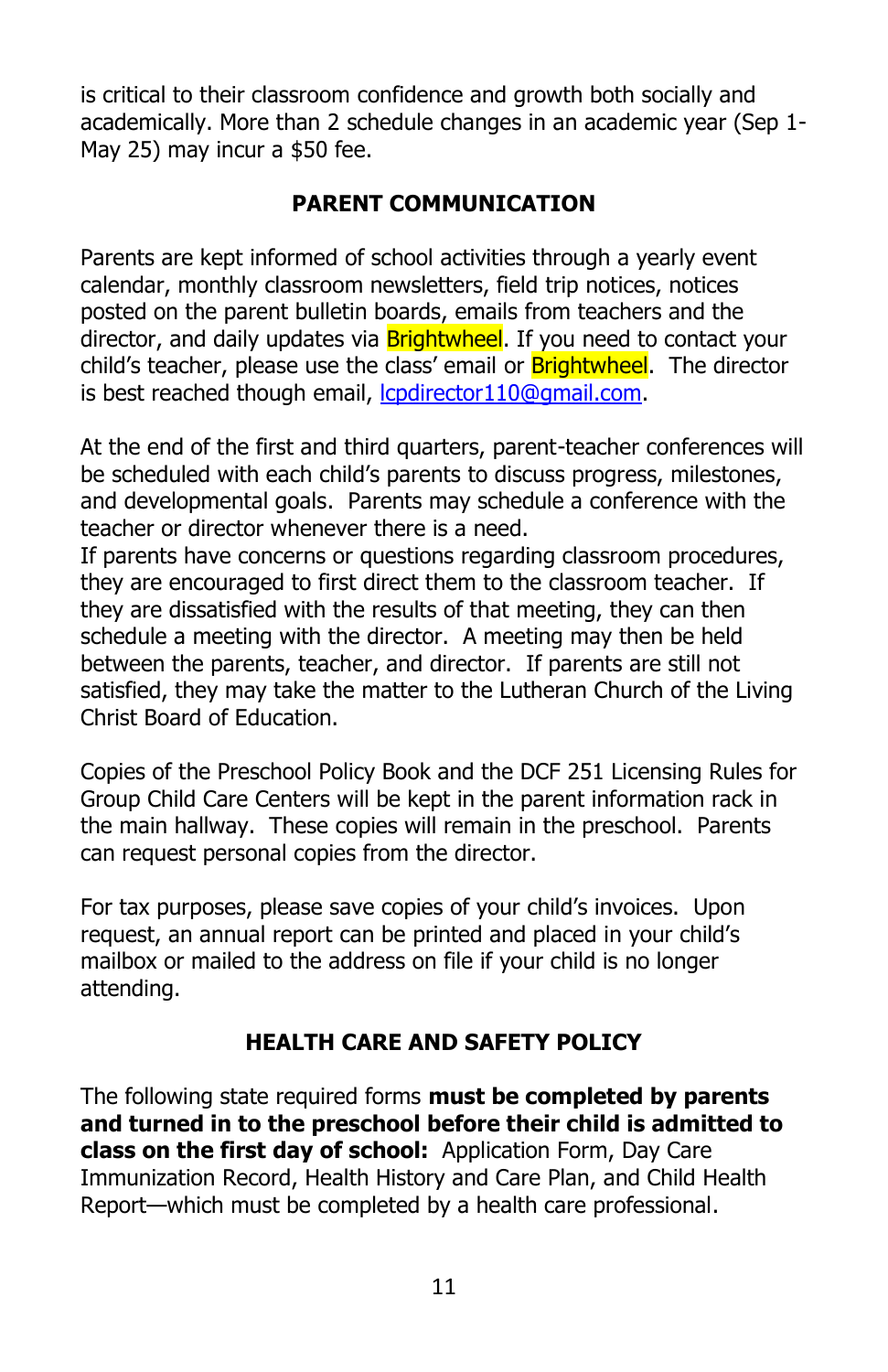Children will be observed by the staff upon arrival for symptoms of injury or illness. Any contusions, lacerations, burns or unusual bruises noted at that time, or any which occur during class time, will be documented in the medications and injury log book. All staff is mandated by law to report cases of suspected child abuse or neglect.

Children who are ill are required to stay home from school. The preschool is not licensed to care for mildly ill children. See the guide on page 17 as a reference if children should stay home.

If a child becomes ill while at school (ex. vomiting, diarrhea or a fever of 100 degrees or higher), the child's parent will be notified to pick the child up as soon as possible. If a parent is not available, the emergency person indicated on the application form will be called. If this person is unavailable and the seriousness of the illness warrants, the child's physician will be called. The designated emergency care facility for Living Christ Preschool is Meriter Hospital Emergency Room. Children must be symptom free for 24 hours before returning to school. Make up days are not granted for days students miss due to illness.

Center staff may give prescription or non-prescription medication such as pain relievers, allergy medication, or asthma treatments in controlled circumstances following the precise directions on the medical form completed by the parent when the medication is brought in. These medications must come to the school in their original containers, with dosage orders clearly printed.

If your child has an allergy (food or otherwise) or any other dietary concerns please make them known to your child's teacher and the director. The Preschool's policy is to have a list in each classroom of children with allergies or dietary restrictions so that every teacher who works in that classroom is aware of such issues.

Pets are not owned by the Preschool, however, can be a part of the preschool program. If an animal were to be brought into the preschool, parents would be given advanced notice and given the opportunity to have their child removed from the demonstration.

No weapons of any kind are to be on the premises at any time. We do not allow concealed carry weapons at our school.

**If your child will be absent from class for any reason, please call by 8:45am to inform the teacher. If no call is received by 9:00am, you will be charged the No Call/No Show fee. After 5 No Call/No Shows your child will be un-enrolled from LCP.**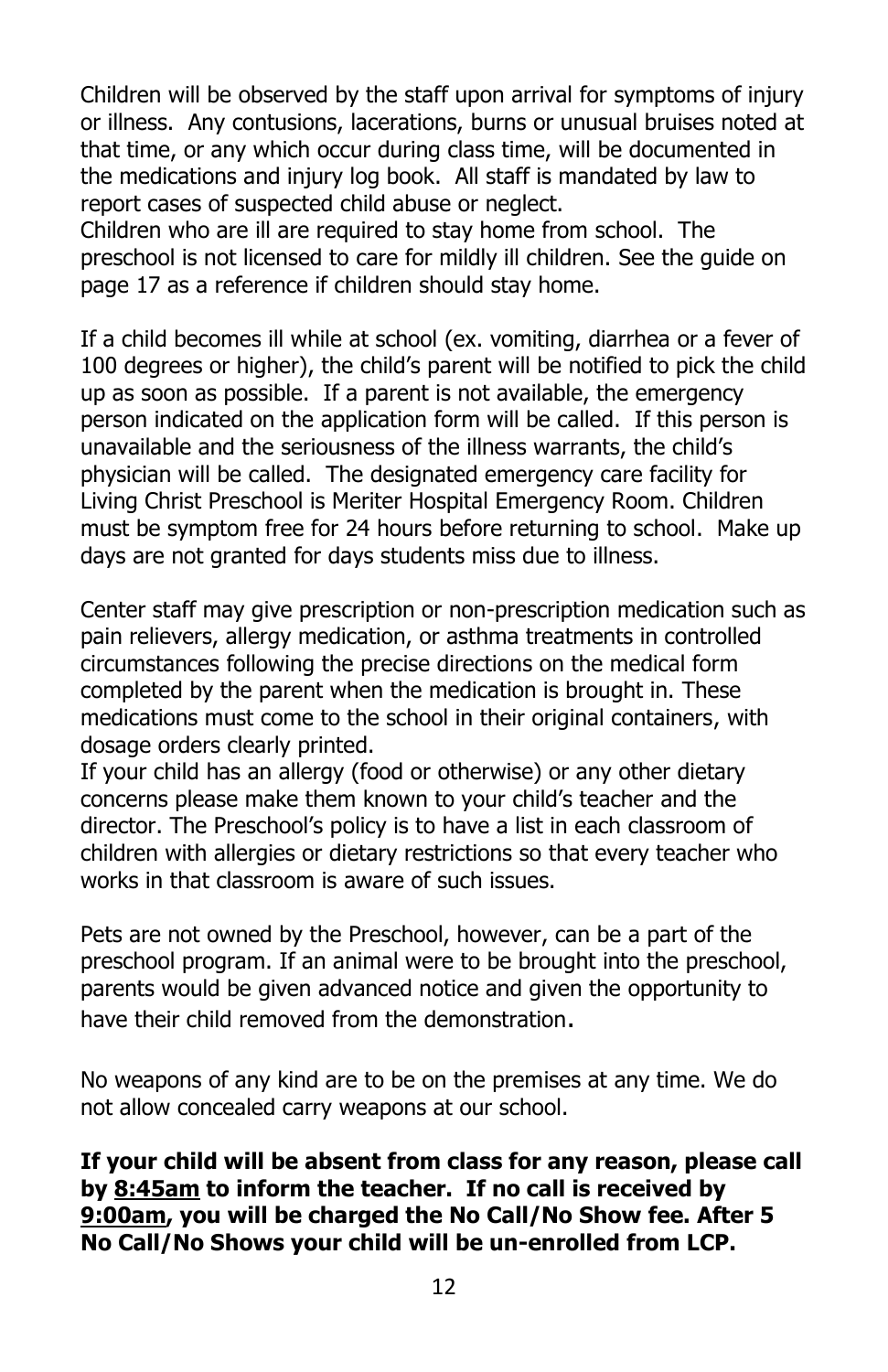All children will be within sight and hearing of a staff person from the time they are dropped off at the preschool to the time they are picked up. If you have a need to reach your child's teacher during class time, please use the **preschool phone number** listed on the first page of the Handbook.

Regular safety inspections of the facilities will be made by the director and unsafe items will be removed, repaired or replaced. Fire drills will be conducted monthly. Fire evacuation plans and routes will be posted in the classroom. Tornado drills are conducted monthly during tornado season, April-October. Lockdown drills will be conducted 2 times per year. In the event we need to evacuate the school, our rally point will be Walnut Grove Park on N. Westfield Rd. See the policy manual in the hallway for more specific lockdown procedures.

The director and teachers will monitor the temperature outdoors and, in the event of extremely hot or cold temperatures, heat index or wind chill, the children will stay indoors for large motor activities.

### **CURRICULUM**

Living Christ Preschool follows a religious curriculum that is designed to take students through the Bible chronologically. It presents the alphabet over the course of these weeks by connecting a different letter to the weekly Bible account. Shapes, numbers, and social-emotional skills are also built into the daily and weekly lessons aligned with the Wisconsin Model Early Learning Standards (WMELS) to ensure that all aspects of your child's development are being met.

Curriculum in the infant and one's rooms is less structured, but equally important. Teachers will also be following the WMELS to ensure children are receiving developmentally appropriate activity on a daily basis. Much of the learning which occurs for infants and one-year-olds comes through their investigation of the world around them.

Portfolios for each individual child will be created by teachers to show their growth and development. Parents may request to view portfolios at any time. Portfolios will be reviewed at Parent Teacher Conferences.

Teachers will make sure all children get ample time to explore their classroom environment, outside play area, and school by taking walks with strollers and play time. The curriculum is activity based to limit sedentary behavior. Interactions with teachers and other children will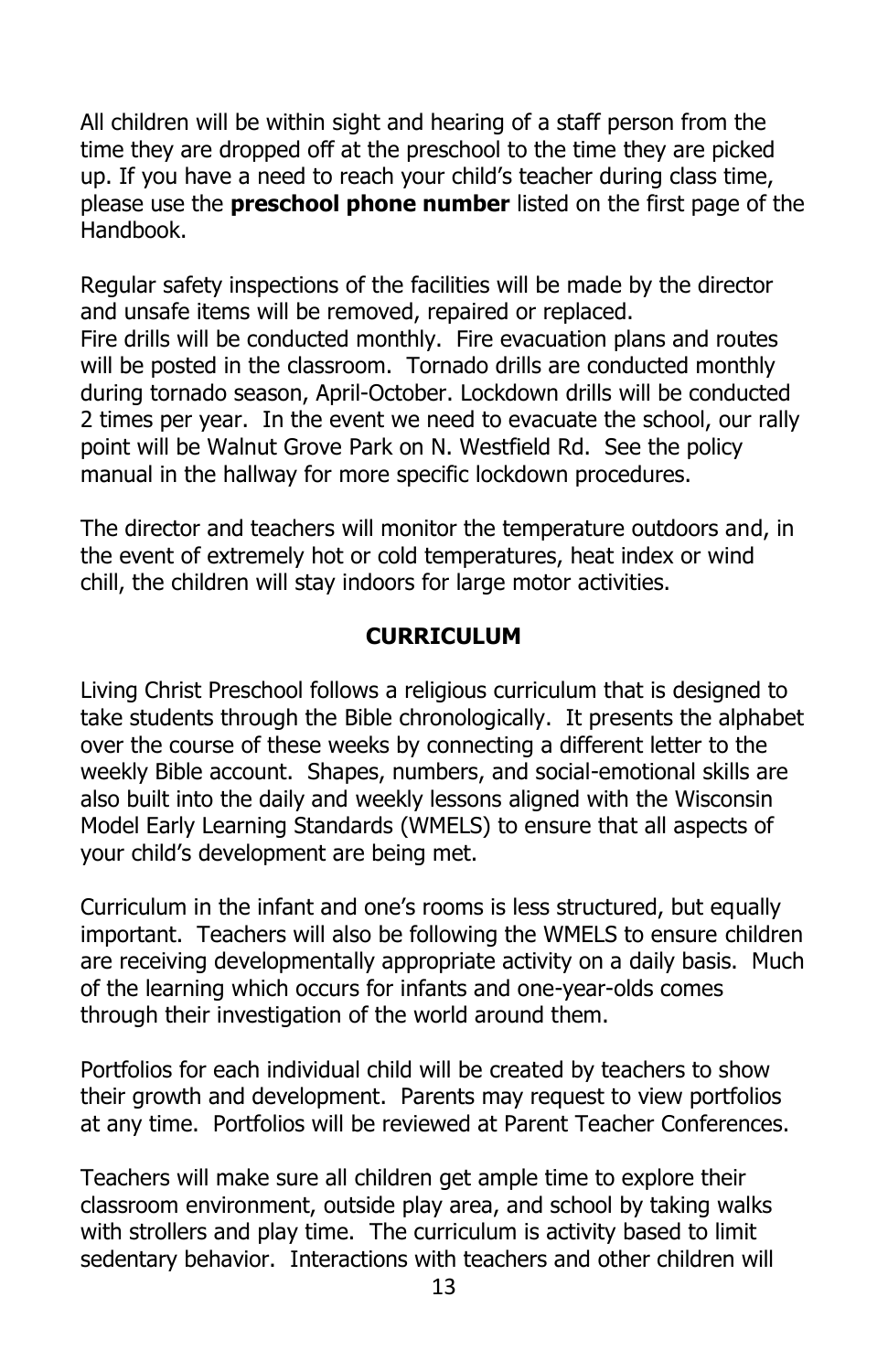help children reach developmental milestones build strong relationships. Lesson plans will incorporate different areas of investigation and exploration.

There will be no screen time for children under age 2. For those over age 2, screen time will be limited to 30 minutes or less per week. If a movie is shown it will be related to curriculum activities, rated G, parents will be advised before-hand, and alternate activities will be available for children to choose.

# **CHILD GUIDANCE**

As teachers in a Christian preschool, we strive to follow Christ's example in showing love and forgiveness to the children, their parents and each other. Through loving, consistent discipline, we strive to help the child gain self-control and respect for the feelings and property of others. The following are some methods that will be used to help discourage inappropriate behavior in children:

- 1. Have the class time well planned and lesson materials ready so the transition time from one activity to another is short and smooth.
- 2. Keep in mind the limited attention span of young children and alternate quiet and active periods.
- 3. Build self-esteem in the children through praise.
- 4. Be consistent in setting limits on behavior for children.
- 5. Use developmentally appropriate materials and activities that will hold children's interest.
- 6. Help each child feel loved, wanted, and needed.
- 7. Speak quietly and lovingly to children and treat them with respect.

Following are some techniques that will be used if conflicts between children occur:

- 1. A child may be redirected to another activity or area of the classroom.
- 2. A toy or other object may be removed for a time.
- 3. Children who are in conflict will be encouraged to express to each other their feelings and the things that bother them, and to show love and kindness as Jesus taught.

The reason for disciplinary action will be explained to help the child understand why the behavior is unacceptable, and the staff member will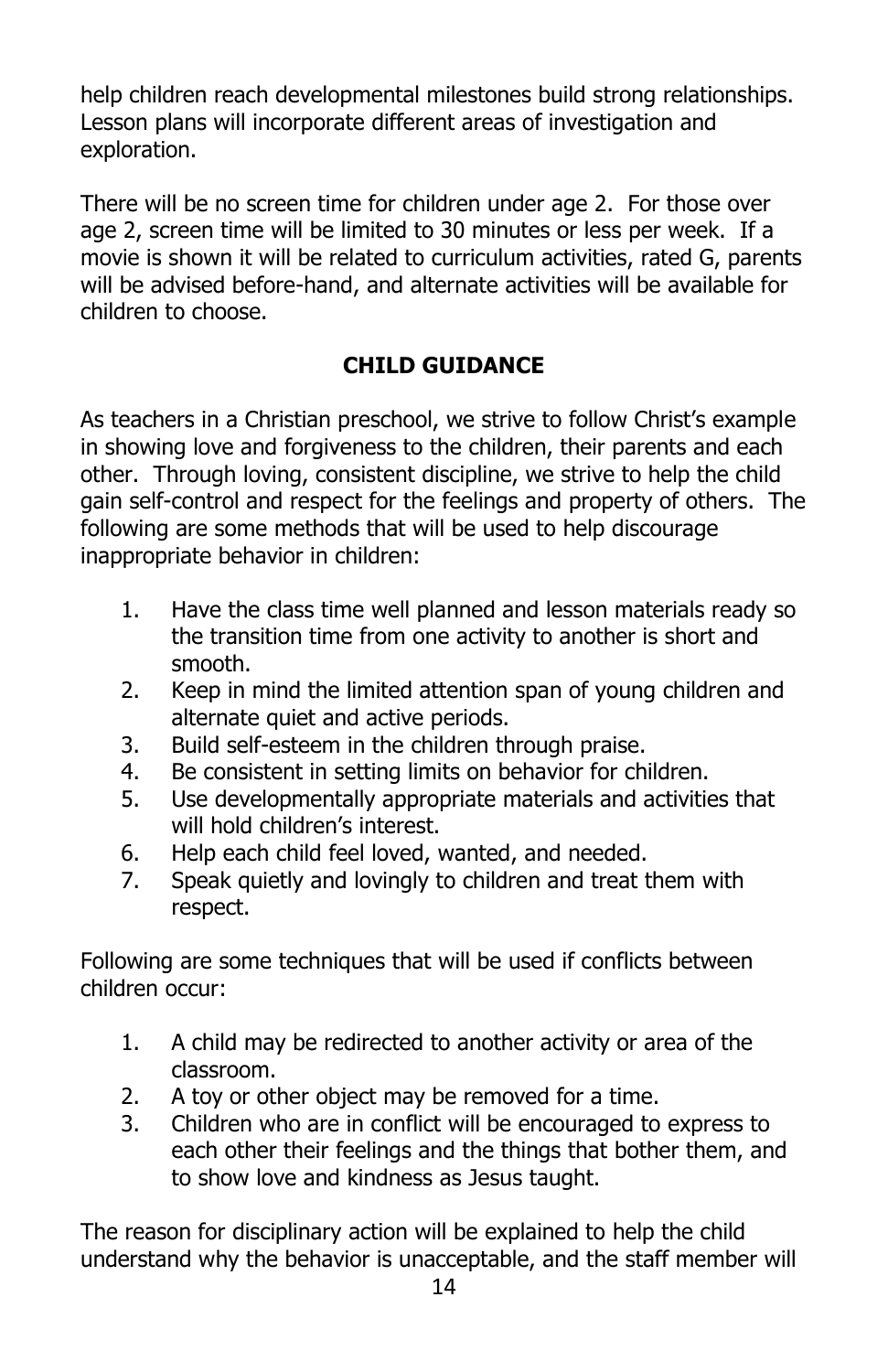discuss with the child some better choices the child might have made. The emphasis for staff and children will be on showing love, kindness, and forgiveness toward each other, as God has shown toward us.

Each child deserves a safe environment in preschool. If a child continues to exhibit harmful behavior such as hitting, biting, kicking, spitting, or verbal abuse after the above disciplinary measures have been taken, a conference with the teacher and the director will be necessary. If the behavior continues after this conference, the child may be removed from the school.

#### **CLOTHING**

Please dress your child comfortably in washable play clothes. Shoes should be sturdy with non-slip soles, the type that can be fastened securely for running and jumping activities. **No sandals, thongs, flipflops, or other "slip on" shoes, please**, as these do not provide sufficient protection for children's feet when they are playing on wood chips, or running in the gym.

Please dress your child according to the weather. We will be going outdoors daily. Please make sure your child brings boots, snow pants, hats, and mittens during winter months. See clothing guide, pg. 16.

Accidents or spills occasionally occur, please provide a change of clothing. Please label all clothing. Children will be encouraged to dress themselves at preschool so please work on this at home also.

### **FIELD TRIPS**

You are asked to indicate on the required Application Form whether or not you give permission for your child to participate in field trips that occur through the year. This includes walks to the park for the children in the Bears and Zebras classes. Additionally, several days prior to each field trip, notices will be posted indicating the event and time. We may need your help to supervise the children on these trips. We contract buses for transportation. Children will be counted upon entering and exiting the bus to ensure everyone is present at all times. Signing the field trip forms gives LCP permission to take children on the bus to and from the preschool and trip destination.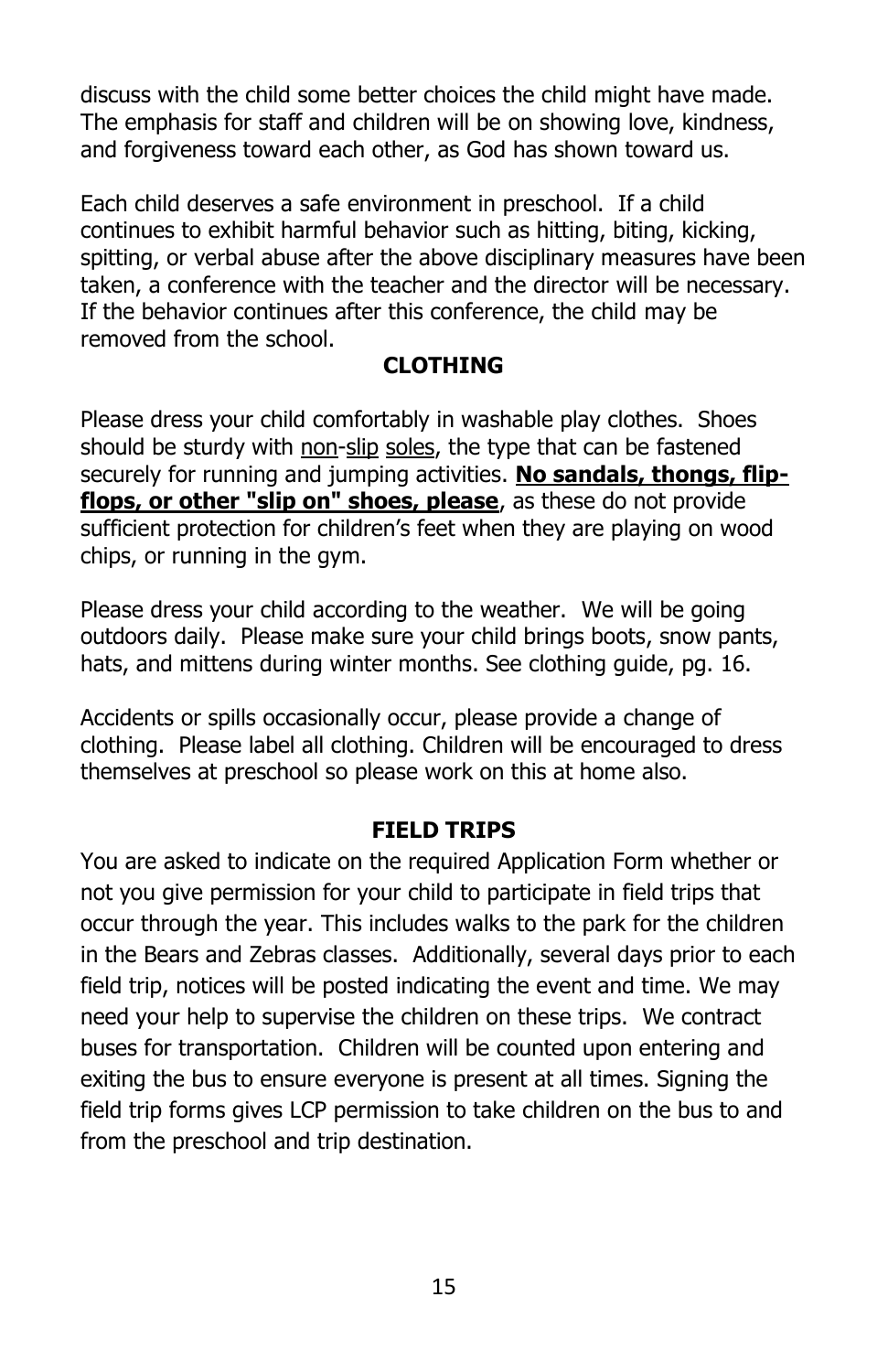# **SNACKS/LUNCH**

The school will provide both the morning and the afternoon snack for the children. Snack menus are posted for the month on the parent information board outside of the office. AM snack will be served with milk. If juice is listed, it will be 100% fruit juice for the PM. Please refrain from bringing snacks from home except for birthdays. If you would like to provide snacks for the class on your child's birthday, please let the teacher know a few days in advance to request suggestions.

Living Christ Preschool is a **"peanut and tree nut free" facility** and will not serve foods which contain or were processed with peanuts or nuts. All parents are required to avoid including these foods in their children's lunch.

Children's lunches from home should follow the CACFP Meal Requirements (can be found on parent board) to ensure children are receiving a balanced meal. Any child who doesn't bring a lunch will be provided a meal following these requirements by the school at a \$10 cost. If a child frequently does not have a lunch, they may be unenrolled from preschool.

Meals will be served family style in the classrooms and as children are able they will be encouraged to serve themselves. Teachers will sit with children to help facilitate use of manners, serving skills, and engage in conversations. Teachers will encourage children to try new foods, but food will not be withheld or used as a positive/negative motivator.

### **PLAY AREAS**

Daily schedules are created to offer each age group at least 45 minutes of outdoor/gross motor activity per half-day. The large playground is designed for our children ages 2 and above. The play area directly outside the infant classroom and the small playground are reserved for children in the infant and one's classes respectively as the toys and equipment there are designed for children at their developmental level. All playgrounds offer shaded and non-shaded areas to play throughout the day. The gym has toys and equipment for all age levels and the option to be sectioned off with dividers as needed. The gym will be the primary gross motor area when the weather is poor. Children will be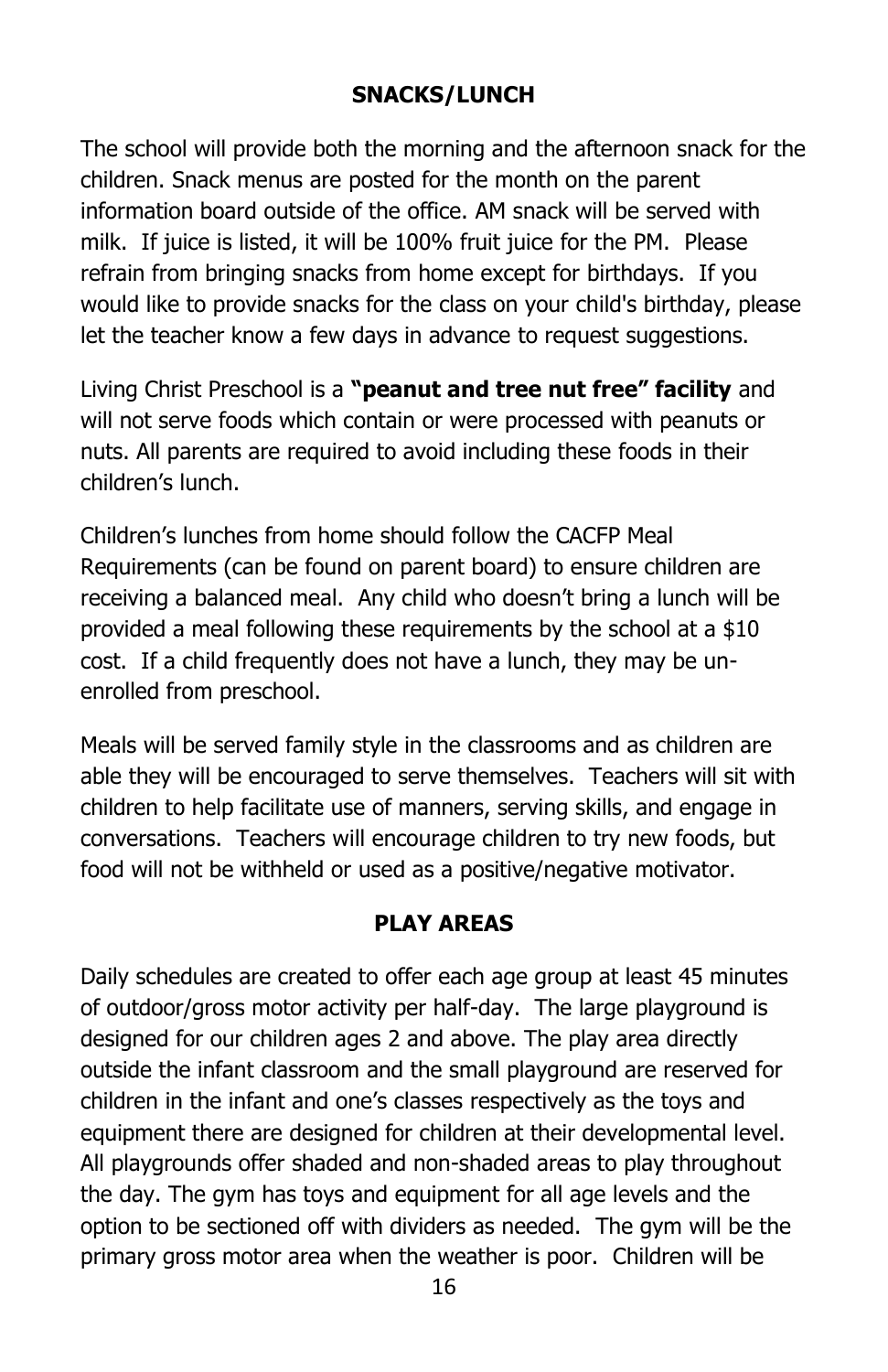taken outside at least once in the morning and once in the afternoon, as weather permits.

#### **INFANT AND ONES**

For infant and ones, the **Brightwheel app** will be filled out by teachers to keep track of food intake, bathroom habits, and sleep schedule each day. When you drop off your child, please let the teachers know the last time your child was changed and fed. The daily report will be sent home after your child leaves for the day.

Our infant classroom is shoe free, please take off your shoes before you enter the classroom to help keep the floors clean as this is a primary place of play and movement for the children.

Parents are asked to provide a fitted crib sheet for their child which will be sent home weekly to be washed. Living Christ will keep extras on hand in the event that a sheet gets dirty throughout the week. Your child may use a pacifier at nap time, but for health reasons, it will be kept in his/her cubby when not in use.

In the attempt to be Eco-Friendly, Living Christ will provide cloth diaper service to all infant and one-year-olds during the time they spend at the center. We ask that parents have a small supply of diapers at the school to have children changed into at pick up time by their teachers.

Families are responsible for bringing in formula, breast milk, or solid food for their child's meals/lunch. As children are introduced to more solid foods, Living Christ will provide a morning and an afternoon snack. As children become more independent, they will be given silverware and sippy cups to use during these times.

Infant schedules will be tailored to each child's daily routine and needs. This means that children will be doing activities at different times, allowing teachers time for one-on-one interaction throughout the day. As they get closer to transitioning to the Lions class, children will begin training for one nap after lunch, from 12:30-2:30 pm.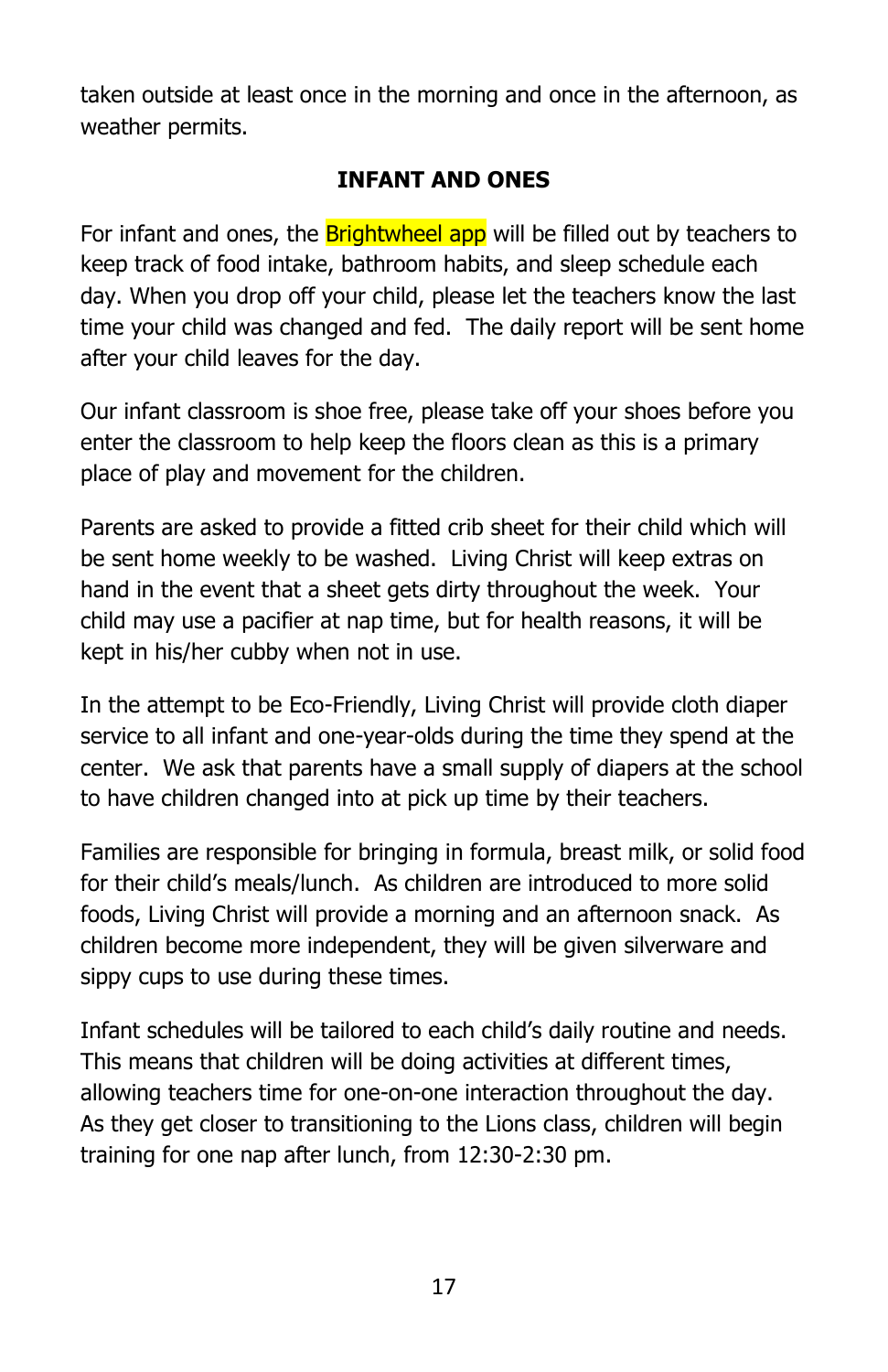To supplement outdoor play, teachers will also use the strollers to take children on walks around the inside of the school and the parking lots to allow them to experience new places and faces.

When infants are asleep, they will be placed in their crib on their backs, without any other blankets, pillows, or stuffed animals in accordance with licensing regulations. If an infant rolls over during sleep, and is able to roll from front to back, he/she may remain on his/her stomach. These practices will be followed as best sleep practices to help prevent Sudden Infant Death Syndrome, or SIDS.

| <b>Temperature</b>                              | On Top | <b>On Bottom</b> | <b>Shoes</b> | <b>For Outside</b> |
|-------------------------------------------------|--------|------------------|--------------|--------------------|
| +60 Degrees<br><b>Fahrenheit</b>                |        |                  |              |                    |
| 45-60 Degrees<br><b>Fahrenheit</b>              |        |                  |              |                    |
| 35-45 Degrees<br><b>Fahrenheit</b>              |        |                  |              |                    |
| Below 35<br><b>Degrees</b><br><b>Fahrenheit</b> |        |                  |              |                    |

# **CLOTHING SUGGESTIONS BY TEMPERATURE**

| I NEED TO STAY AT HOME IF |  |
|---------------------------|--|
|---------------------------|--|

|                                      |                                |                                |                                       | $\delta$                           | $\sim$                                                             |                                                   |
|--------------------------------------|--------------------------------|--------------------------------|---------------------------------------|------------------------------------|--------------------------------------------------------------------|---------------------------------------------------|
| <b>FEVER</b>                         | <b>VOMITING</b>                | <b>DIARRHEA</b>                | <b>RASH</b>                           | <b>HEAD LICE</b>                   | EYE<br>INFECTION                                                   | <b>HOSPITAL STAY</b><br>AND/OR<br><b>ER VISIT</b> |
| Temperature<br>of 100.4 or<br>higher | Within the<br>past 24<br>hours | Within the<br>past 24<br>hours | Body rash<br>with itching<br>or fever | Itchy head.<br>active head<br>lice | Redness,<br>Itching.<br>and/or<br>"crusty"<br>drainage<br>from eye | <b>Hospital stay</b><br>and/or<br><b>ER</b> visit |

#### I AM READY TO GO BACK TO WORK OR SCHOOL WHEN I AM...

| Fever free<br>Evaluated by Released by<br><b>Treated with</b><br>Free from<br>for 24 hours<br>Free from<br>Free from<br>my doctor<br>rash itching.<br>appropriate<br>without the<br>vomiting for<br>diarrhea for<br>and have<br>lice<br>or fever. I<br>use of fever<br>at least 24<br>at least 2<br>note to<br>treatment at<br>have been<br>reducing<br>solid meals<br>return to<br>hours<br>evaluated by<br>home and<br>medication<br>school.<br>my doctor if<br>proof is<br>i.e. Tylenol.<br>provided to<br>needed.<br>Motrin<br>nurse. | medical<br>provider to<br>return to<br>work or<br>school. |
|-------------------------------------------------------------------------------------------------------------------------------------------------------------------------------------------------------------------------------------------------------------------------------------------------------------------------------------------------------------------------------------------------------------------------------------------------------------------------------------------------------------------------------------------|-----------------------------------------------------------|
|-------------------------------------------------------------------------------------------------------------------------------------------------------------------------------------------------------------------------------------------------------------------------------------------------------------------------------------------------------------------------------------------------------------------------------------------------------------------------------------------------------------------------------------------|-----------------------------------------------------------|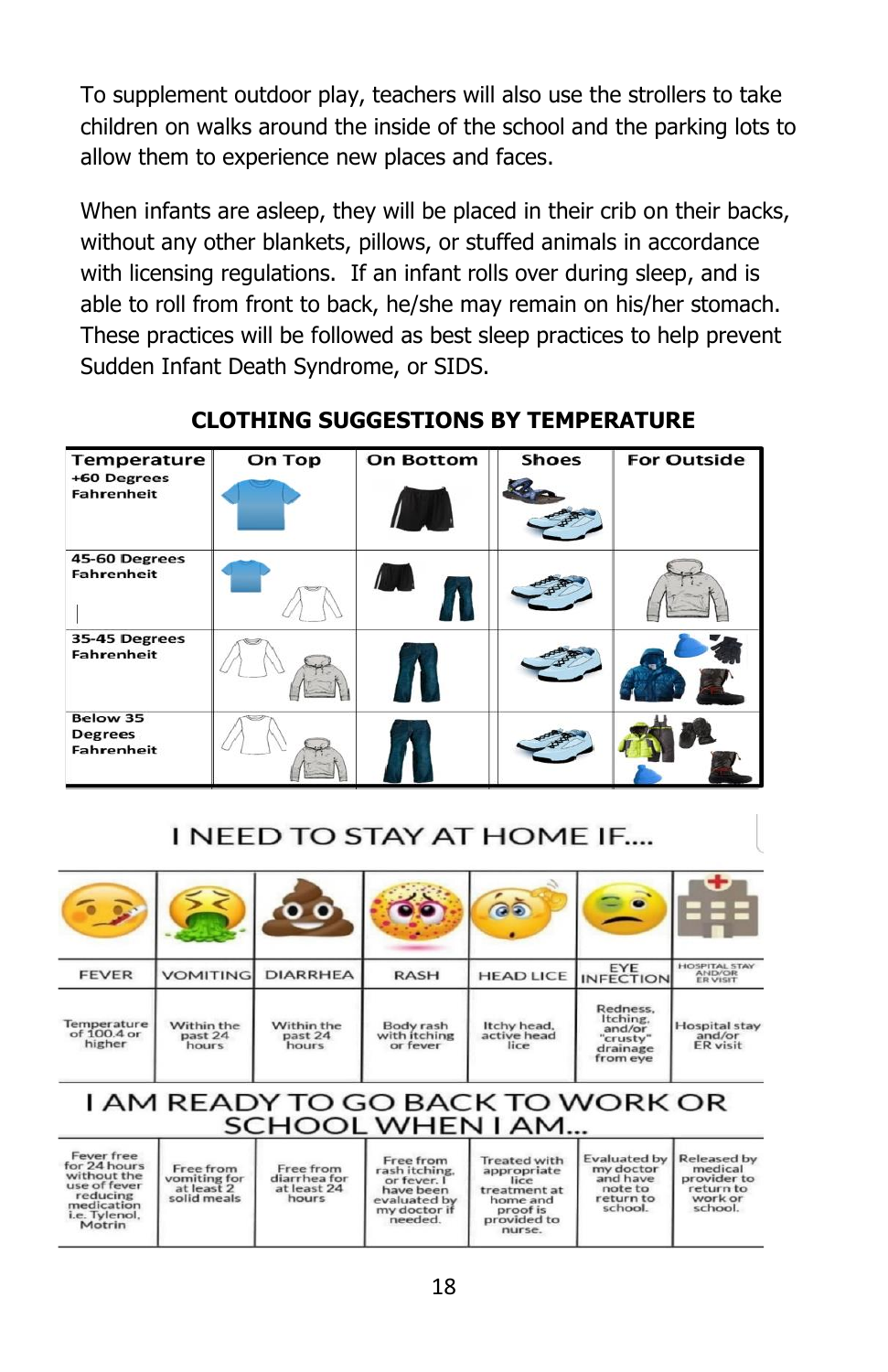The following are the policies enacted due to the COVID-19 pandemic. Living Christ Preschool reserves the right to change or amend these policies at any time during the course of the pandemic to maintain the health and safety of all children and staff at Living Christ Preschool. These policies will remain in effect as long as necessary, or mandated by the Federal Government, CDC, DCF, and/or Dane County Department of Public Health.

# **Cleaning Procedures**

-Clean high touch points (tables, light switch, door knobs) throughout the day with soapy water/sanitizer spray

- Sink & Diaper Tables should be sanitized and left to air dry after toileting session

-Dishes: follow procedure on wall behind sink if not using dishwasher (No dishes should be washed in classrooms)

-Bottles: Follow dishes procedure, Wash all parts separately (Parents should provide enough bottles for each day, then send home to wash) -Toys: Wash daily with sanitizing solution, let air dry over-night -Plush Toys/Blankets: If it goes into a child's mouth, it goes into laundry bag ASAP. Laundry done weekly, unless needed more often -Each classroom has a dirty toy/dish bin for items to go in as soon as they have been in a child's mouth or after use for daily washing -Take sanitizing spray/wipes out with you to the playground/gym to wipe down high touch points before and after group play

### **Acknowledgment of Pandemic Policies**

In order to remain as safe as possible for all children and staff, Living Christ Preschool has enacted a pandemic policy as explained in the email to families from Ms. Jess (former director) on 4/20/20. These policies can also be viewed in the Parent Handbook which is available on the preschool website.

> 1. All policies in this Parent Handbook will remain in place, including withdrawal policy.

2. We will not offer temporary spots, any families who wish to enroll must commit to the rest of the current session.

3. Families are welcome to keep their children at home, but are still responsible for paying tuition as lesson plans and activities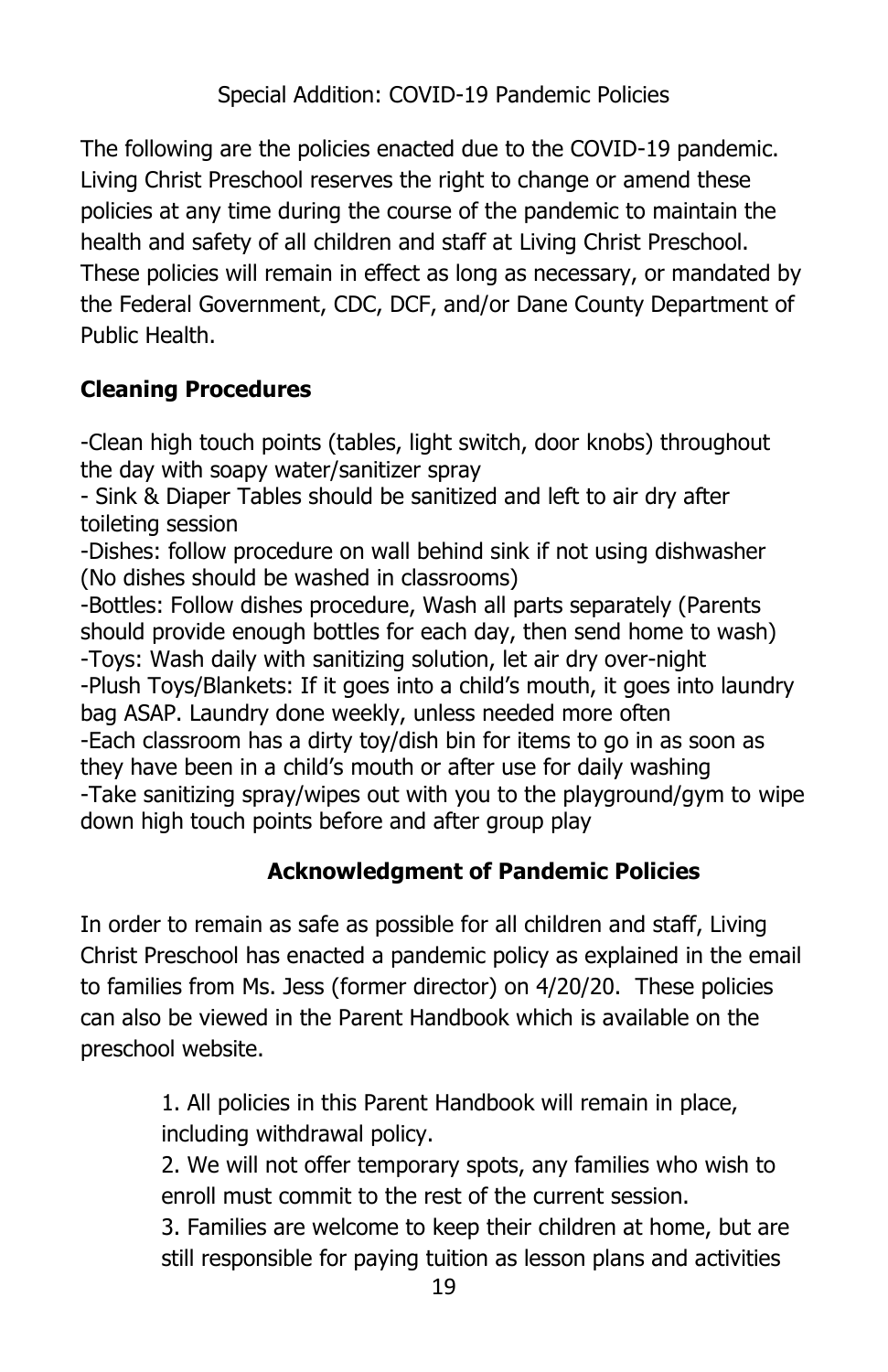will be made available.

4. We will follow all mandated Federal, State of Wisconsin, or Dane County orders.

5. We will determine eligibility for attendance based on Federal, State, or Dane County orders.

6. We may require written documentation of personal information related to Federal, State, or Dane County orders. 7. We may implement additional emergency policies to protect the health and safety of all staff and students.

8. Use the attached Health Policy flow chart to determine if your child is well enough to attend school.

Per point 7 we have already enacted updated health policies by extending to symptom free period to 48 hours as opposed to 24 hours for children with COVID-19 symptoms.

We are checking students temperatures upon arrival and at lunch time for full day students. We will also be periodically asking 3 screening questions regarding potential symptoms, fever, and use of fever reducing medication. When calling your child in sick, please share their symptoms with us.

# **COVID Screening Questions**

1: Has your child had a fever of 100 or higher in the past 48 hours? 2: Has your child had potential COVID-19 symptoms such as shortness of breath/dry cough in the last 48 hours? 3: Has your child been given fever reducing medication like acetaminophen or ibuprofen in the last 24 hours? (If so why?)

> If the answer to any of these questions is yes, child cannot stay for the day. (If medication was used for a reason other than fever they could possibly stay)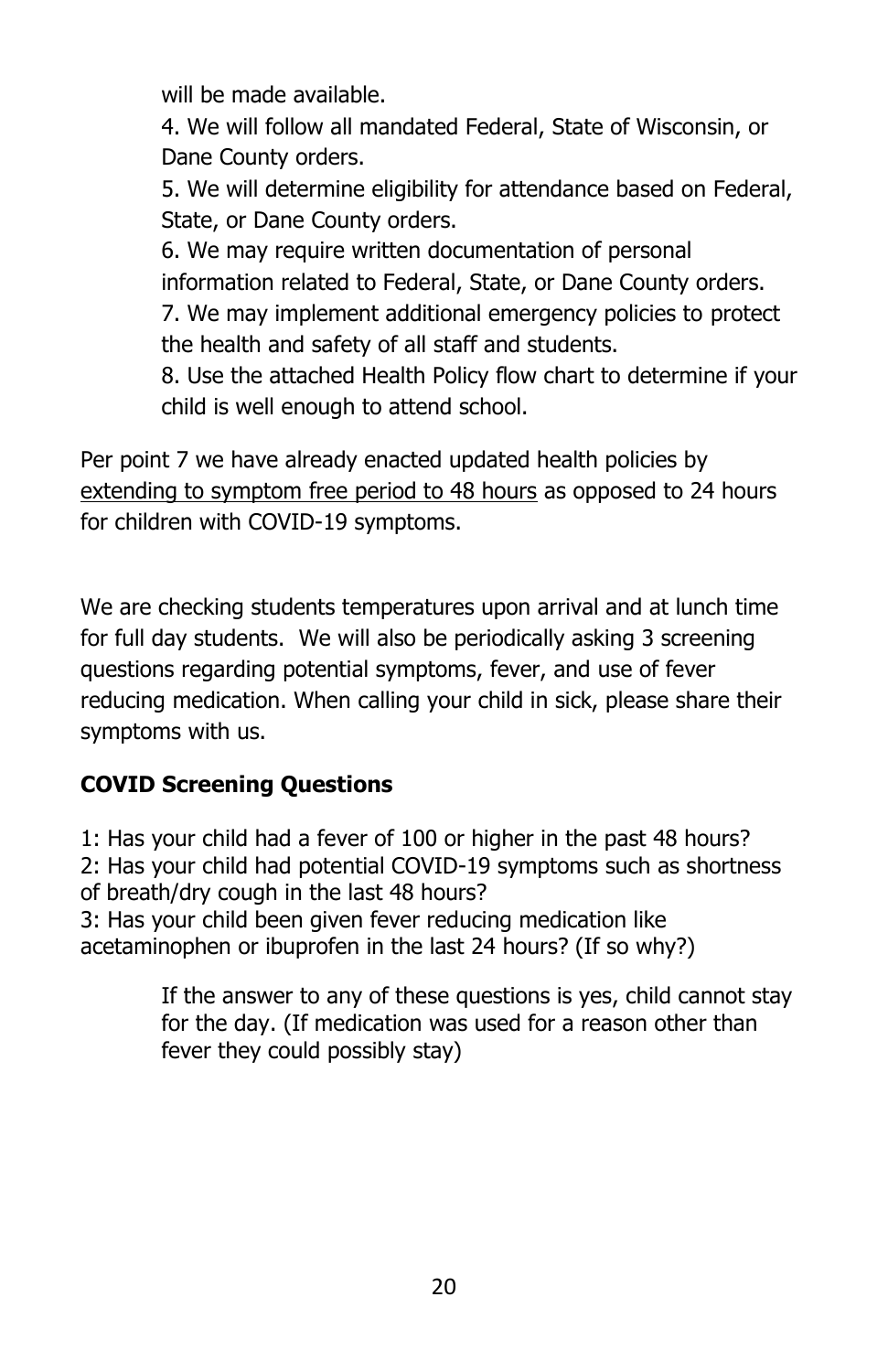

# **Updated Health Policy**

The staff at Living Christ Preschool have taken several steps to ensure our building and toys are clean and sanitary for everyone. We have implemented new and extra cleaning policies, updated our **Health Policy**, and have toy sanitizing routines in place. New updates to the health policy include:

- Temperature checks for all staff and children upon arrival (any temperature of 100 or higher will result in child being sent home for at least 48 hours).
- If any staff member or child has a fever of 100 or higher they must remain at home until fever free, **without medication**, for 48 hours.
- Children or staff with fever, vomiting, consistent coughing/sneezing/runny nose should remain at home until symptom free for 48 hours.
- Children or staff consistently coughing/sneezing/with a runny nose at school for over 30 minutes will be sent home.

All children and staff who enter a classroom will immediately wash their hands before touching clipboard/toys/classroom items. Parents, please use hand sanitizer upon entering the main school area. Hand sanitizer can be found on the top of the cubbies in the entry way.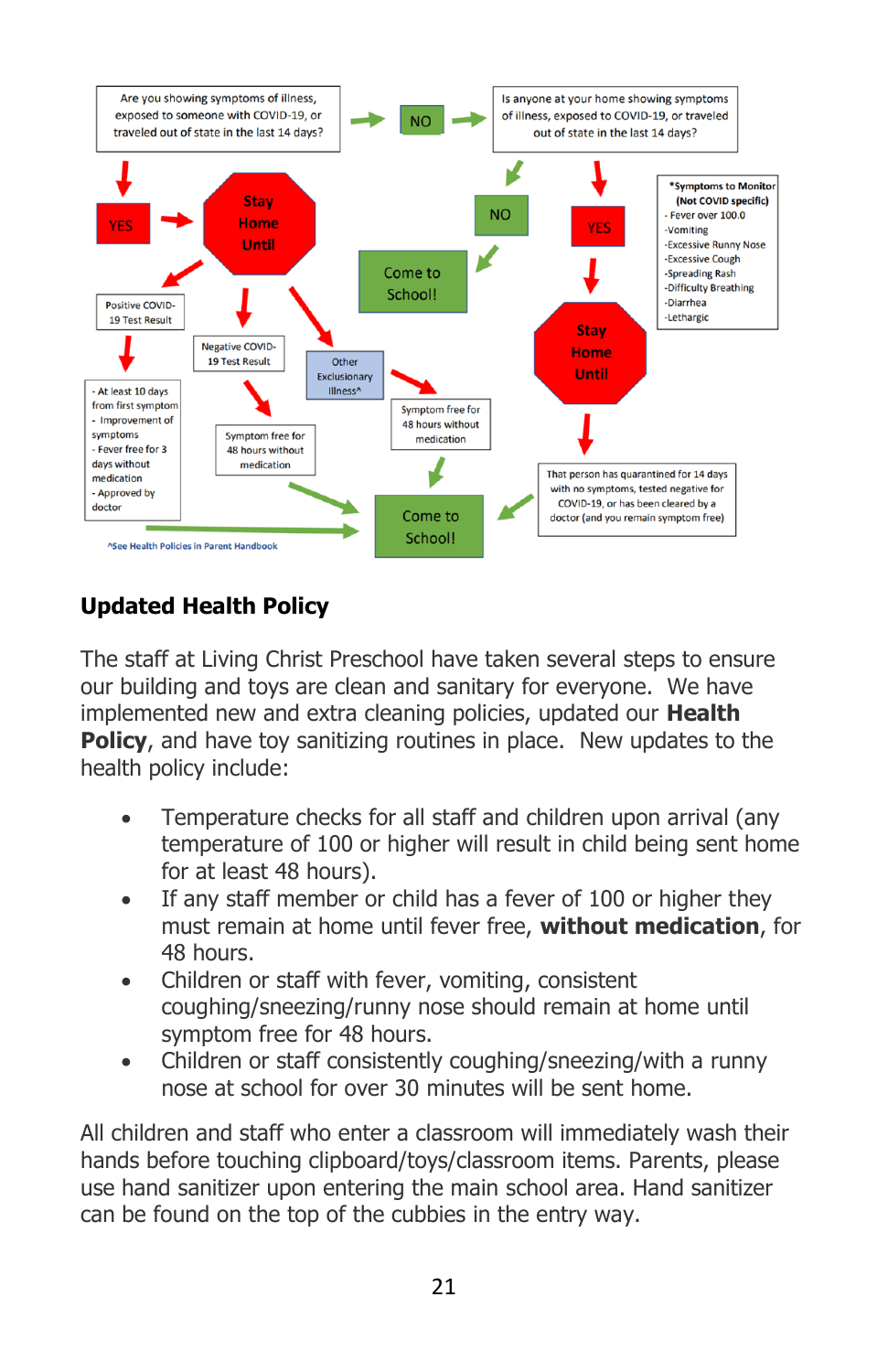### **Outdoor Drop Off: Discontinued**

- All parents are currently allowed to enter the preschool through the main door to drop their children off in the classroom. Use of hand sanitizer, hand washing, and proper mask wearing are required.
- Please limit pick up and drop off time to 5-10 minutes and remain socially distanced (6ft) from other family units as much as possible.

### **Hygiene Guidelines for Staff and Children**

Please be following the CDC guidelines (and modeling to children) the proper way to sneeze and cough to protect those around you: Always cover your nose and mouth with a tissue or use the inside of your elbow. Throw used tissues in the trash. Immediately wash hands with soap and water for at least 20 seconds.

Handwashing: Follow procedure on posters by the sinks from CDC. Use soap and water for at least 20 seconds while scrubbing all parts of the hands.

When to Handwash: Immediately upon entering any classroom, before/after eating, before and after toileting (in between helping each child with toileting), after sneezing/coughing/blowing your nose, before going outside or to the gym, after encountering bodily fluid (drool, spit, etc), and any other time you feel the need.

Staff and families are asked to do their best to limit chances of exposure outside of work/school hours. If you suspect you were exposed, please contact the director, monitor for symptoms, and get tested.

### **If a Child Becomes Ill at School**

If a child develops a fever or shows other symptoms requiring the child to be sent home, that child will be isolated from the rest of the group with a staff member wearing gloves and a mask. The other teachers in the room will collect all the child's belongings to send home. All toys and surfaces will be sanitized and toys will be removed from the classroom to be cleaned. Parents will be notified and requested to call upon arrival so the staff member with the child can meet the parent at the door. Child